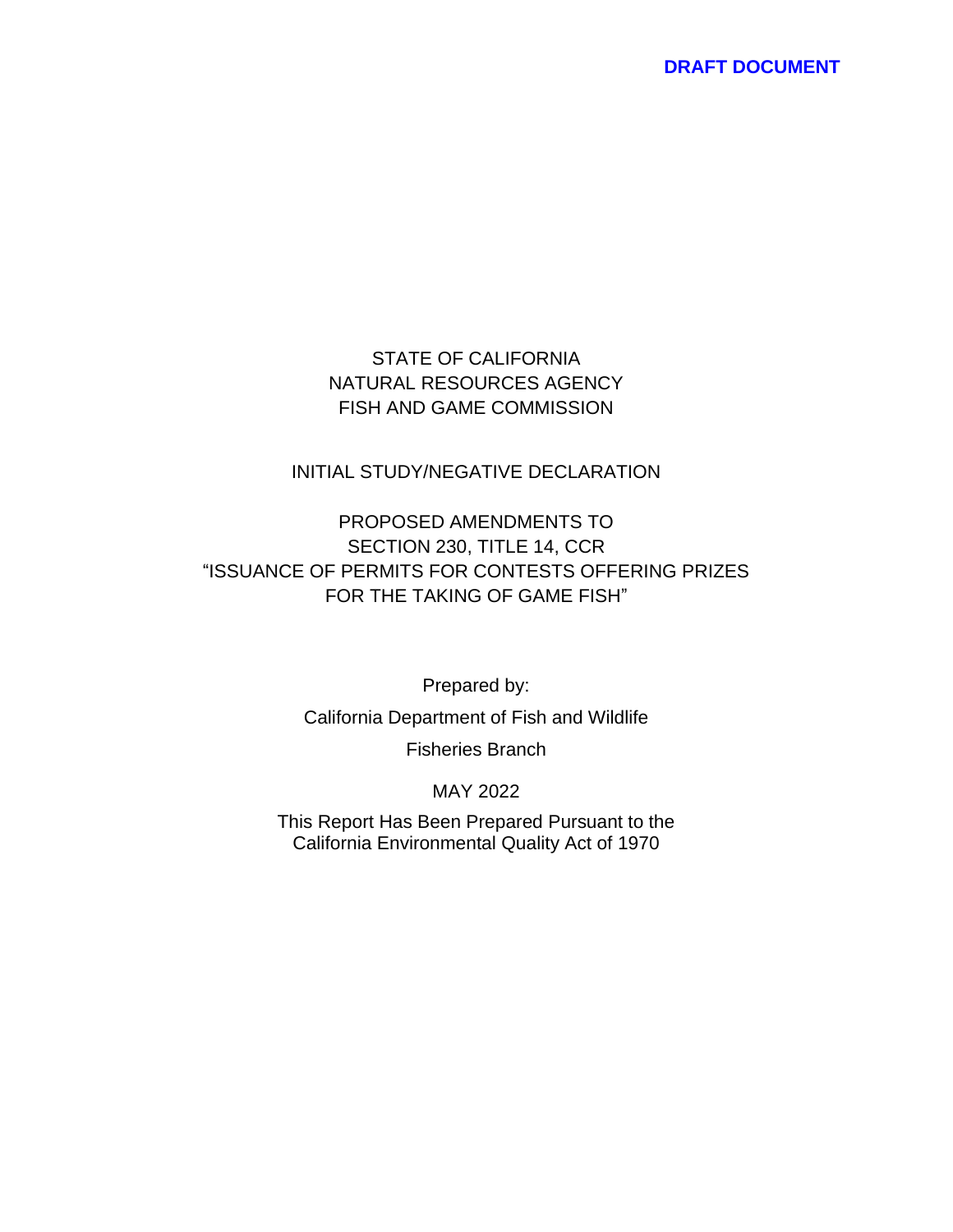#### INITIAL STUDY/NEGATIVE DECLARATION FOR PROPOSED AMENDMENTS TO SECTION 230, GAME FISH CONTESTS, TITLE 14, CALIFORNIA CODE OF REGULATIONS

# **The Project**

Unless otherwise specified, all section references in this document are to Title 14 of the California Code of Regulations.

The California Fish and Game Commission (Commission) proposes to amend Section 230, Issuance of Permits for Contests Offering Prizes for the Taking of Game Fish (Game Fish Contests). Type A fishing contest permits are issued annually (July) for contests to be held in the following calendar year. Current language creates challenges for enforcing conditions associated with the permit awarding process. It is necessary for the Commission to adopt revisions to Section 230 to allow for issuance of permits under a new framework that will help ensure fair business practices.

The proposed revision of Section 230 would enable the California Department of Fish and Wildlife (Department) to provide a fishing contest permit application process to distribute limited permits more equitably. The Department has seen a tremendous increase in demand for the limited number of permits that are issued for popular waters. The Department's permitting process directly impacts organizations that require these permits to conduct business. It is critical that the Department offers a clear, fair and enforceable process to issue permits to all interested parties. Revising the application and issuance procedures will allow for fair and reasonable business practices for entities that depend on this permitting process.

The Department has evaluated the proposed amendments and presented its findings to the Commission for consideration.

### **The Findings**

The initial study and the Commission's review of the project showed that the project will not have any significant or potentially significant effects on the environment, and therefore no alternatives or mitigation measures are proposed to avoid or reduce any significant effects on the environment. The project will not have a significant effect on aesthetics, agriculture and forestry resources, air quality, biological resources, cultural resources, energy, geology and soils, greenhouse gas emissions, hazards and hazardous materials, hydrology and water quality, land use and planning, mineral resources, noise, population and housing, public services, recreation, transportation, tribal cultural resources, utilities and service systems, and wildfire.

### **Basis of the Findings**

Based on the initial study, implementing the project will not have any significant or potentially significant effects on the environment. Therefore, the Commission is filing this negative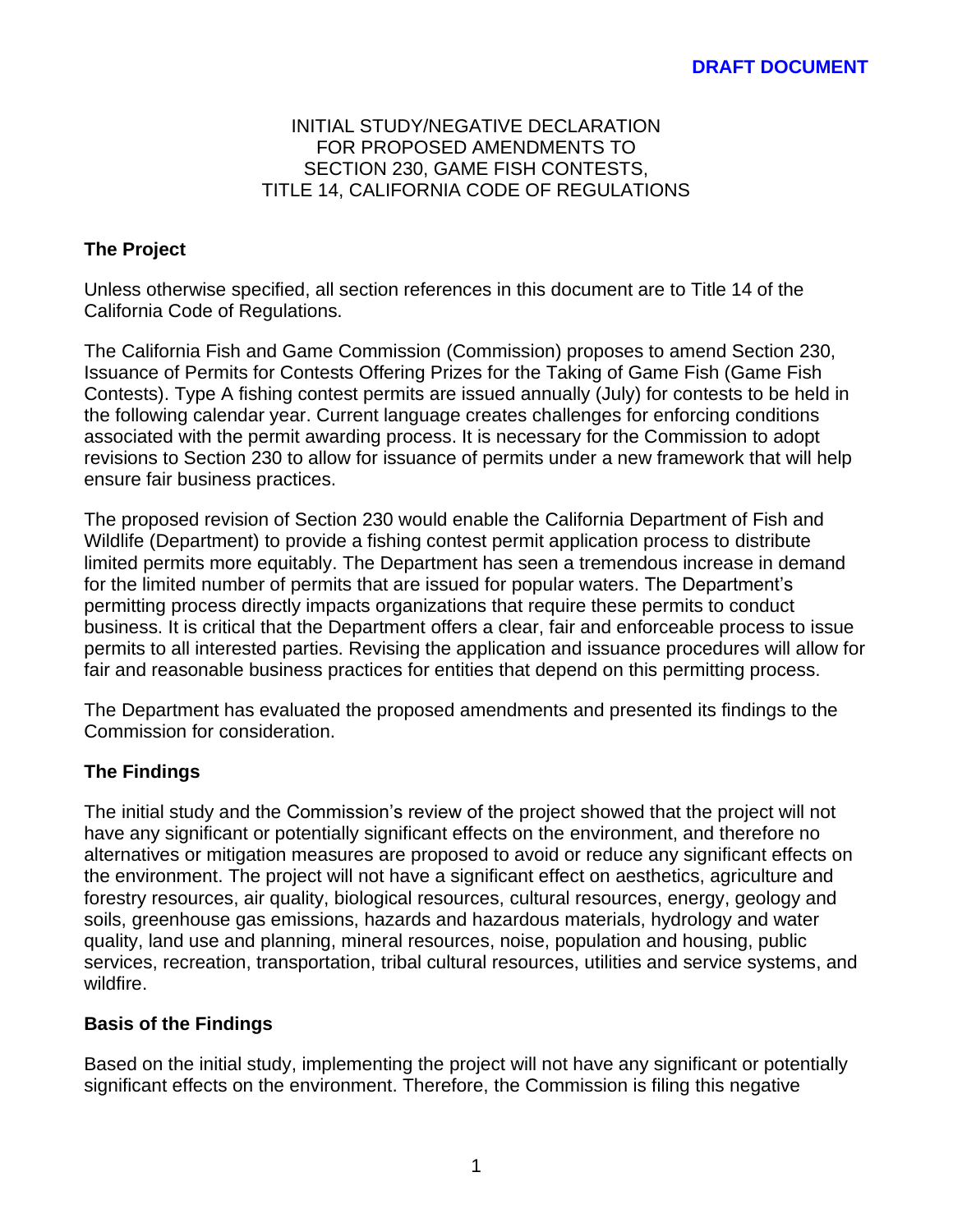declaration pursuant to the California Environmental Quality Act, Public Resources Code Section 21080, subdivision (c).

This proposed negative declaration consists of the following:

- Introduction Project Description and Background Information
- Initial Study Environmental Checklist Form
- Explanation of the Response to the Initial Study Environmental Checklist Form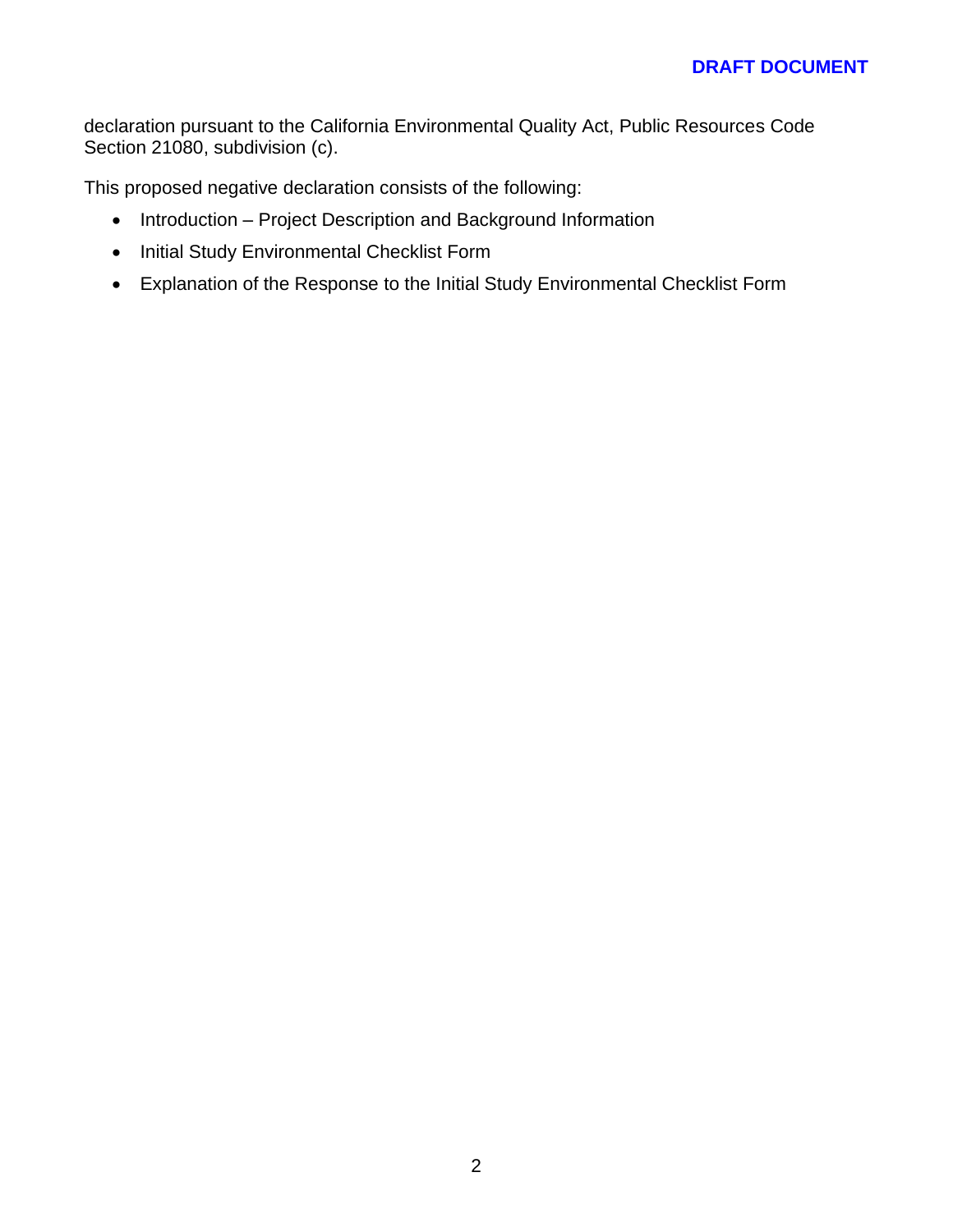#### PROJECT DESCRIPTION AND BACKGROUND INFORMATION FOR PROPOSED AMENDMENTS TO SECTION 230, GAME FISH CONTESTS

### **Introduction**

The Department periodically evaluates the need to update fishing regulations to align with management goals and presents any proposed amendments to the Commission for consideration. The Department is proposing amendments to Section 230 regulations for the purpose of allowing the issuance of permits under a new framework that will help ensure fair business practices and improve the fishing contest experience.

Section 230 establishes the procedures by which the Department issues permits for game fish contests. Currently two different types of permits are issued: Type A and Type B, based on the number of participants and value of prizes or other inducements offered. Permit applications are accepted in July for contests to be held the following year. Fishing contest permits are issued for the take of approximately 10 different game fish species. Contests targeting black bass are the most popular and account for approximately 80 percent of all permits issued each year. Fishing contests are popular with many sport fish anglers, but current permit issuance requirements and processes do not meet the needs of today's contest applicants. The Department has evaluated the proposed amendments to update and replace an existing form, and adopt three new forms to resolve these issues.

#### **Project Goals and Objectives**

The goal of this project is to amend the sport fishing regulations in furtherance of the state's conservation policy as set forth in Section 1700 of the California Fish and Game Code ("F&G Code"). The conservation policy includes the following objectives:

- (a) The maintenance of sufficient populations of all species,
- (b) The recognition of the importance of recreational uses,
- (c) The maintenance of a sufficient resource to support a reasonable sport use,
- (d) The growth of local commercial fisheries,
- (e) The management of the fisheries under the state's jurisdiction.

#### **Background**

F&G Code Section 2003 authorizes the Department to issue a permit to a person seeking to offer prizes for the taking of game fish. The permit is subject to regulations adopted by the Commission in Section 230, which establishes the rules by which the Department issues the permits. Currently, two different types of permits, Type A and Type B, are issued depending on the number of participants and value of prizes or other inducements offered. Applications are accepted in July for contests to be held in the following year. Fishing contest permits are issued for the take of approximately 10 different game fish species. Contests targeting black bass are the most popular and account for approximately 80 percent of all permits issued each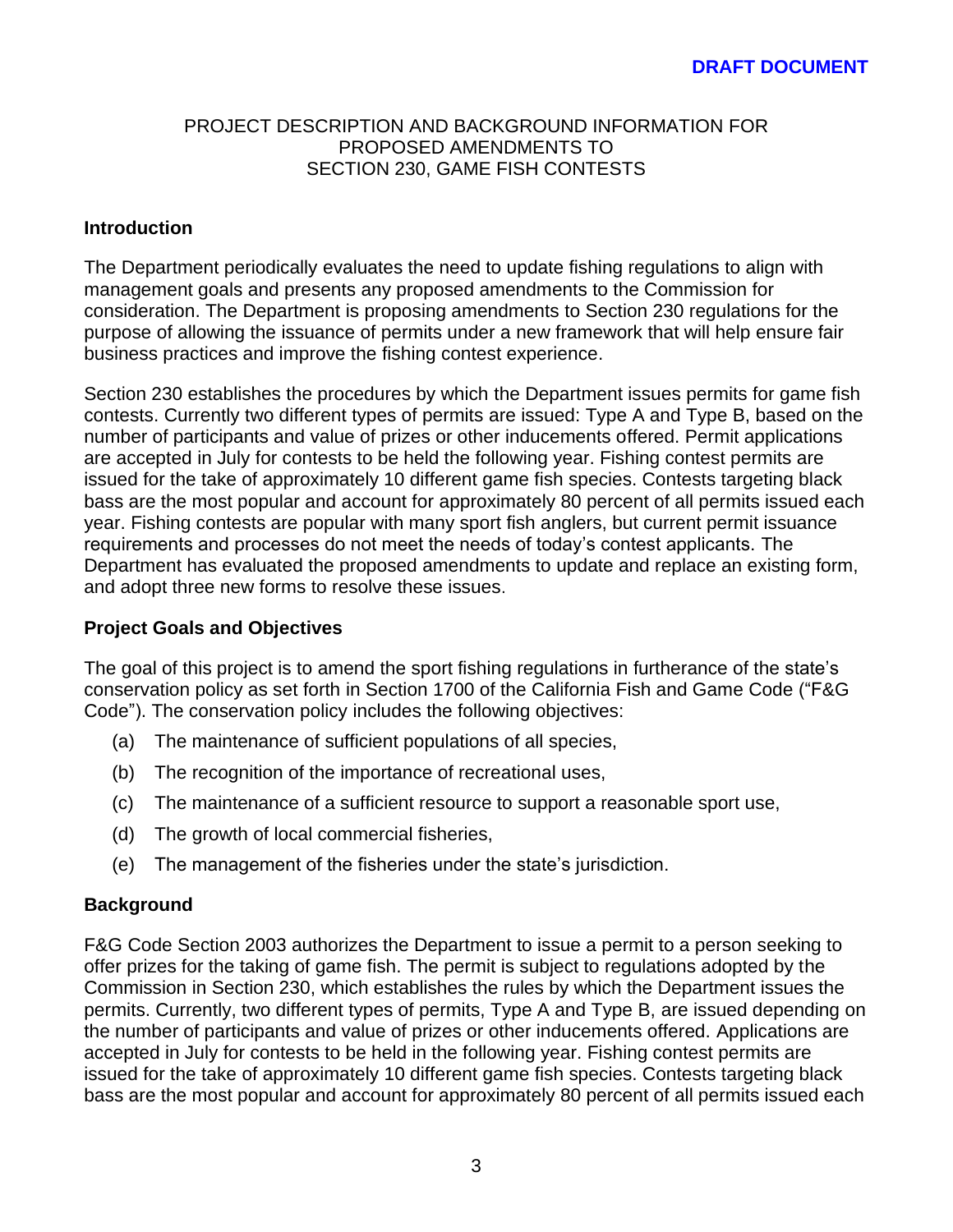year. Fishing contests are popular with many sport fish anglers. With the addition of new types of contests and increased competition for certain times and locations, current permit issuance requirements and processes do not meet the needs of today's contest applicants. Based on the Department's recommendations, the Commission is proposing to amend Section 230 to provide four permit types depending on the size and scope of contests, implement a new conflict resolution process, update and replace an existing form, and adopt three new forms to resolve these issues.

### **Project Location**

Game Fish Contests are conducted throughout California.

### **Schedule**

At its May 19, 2022 teleconference, the Commission will discuss the amendments to Section 230 and is expected to adopt the regulations at its June 15-16, 2022 meeting. If approved by the Office of Administrative Law, the proposed regulatory amendments are anticipated to go into effect by August 31, 2022.

### **Current Regulations**

Section 230 (adopted in 1975 and periodically revised) establishes the rules by which the Department issues permits for game fish contests. Currently, two different types of permits, Type A and Type B, are issued based on the number of participants and value of prizes or other inducements offered. The Department begins accepting permit applications on July 1 for contests to be held in the following year.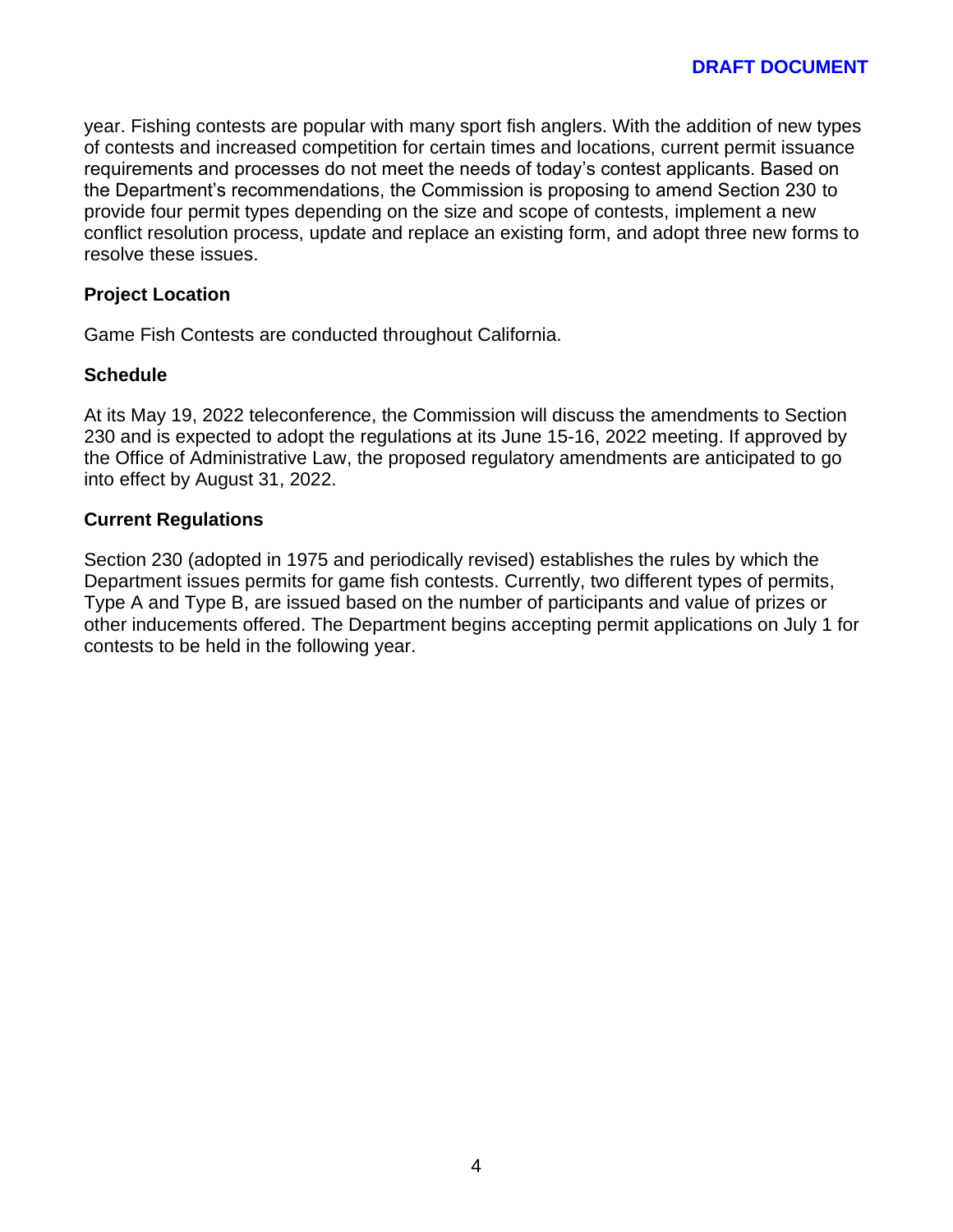### **ENVIRONMENTAL CHECKLIST FORM**

- 1. Project Title: Proposed Amendments to Section 230, Game Fish Contests
- 2. Lead Agency Name and Address: California Fish and Game Commission 715 P Street, 16<sup>th</sup> Floor Sacramento, CA 95814
- 3. Contact Person and Phone Number: Melissa Miller-Henson, (916) 653-4899
- 4. Project Location: Game Fish Contests are conducted statewide.
- 5. Project Sponsor's Name and Address: California Department of Fish and Wildlife Fisheries Branch 1010 Riverside Parkway West Sacramento, CA 95605
- 6. General Plan designation: N/A (statewide)
- 7. Zoning: N/A (statewide)
- 8. Description of Project:

The proposed revision of Section 230 would enable the Department to provide a fishing contest permit application process to distribute limited permits more equitably. The Department has seen a tremendous increase in demand for the limited number of permits that are issued for popular waters. The Department's permitting process directly impacts organizations that require these permits to conduct business. It is critical that the Department offers a clear, fair and enforceable process to issue permits to all interested parties. Revising the application and issuance procedures will allow for fair and reasonable business practices for entities that depend on this permitting process.

- 9. Surrounding land uses and setting: N/A
- 10. Other Public Agencies Whose Approval Is Required: None.
- 11. Have California Native American tribes traditionally and culturally affiliated with the project area requested consultation pursuant to Public Resources Code section 21080.31? Native American tribes were mailed a tribal notification on April 11, 2022. No consultation has been requested.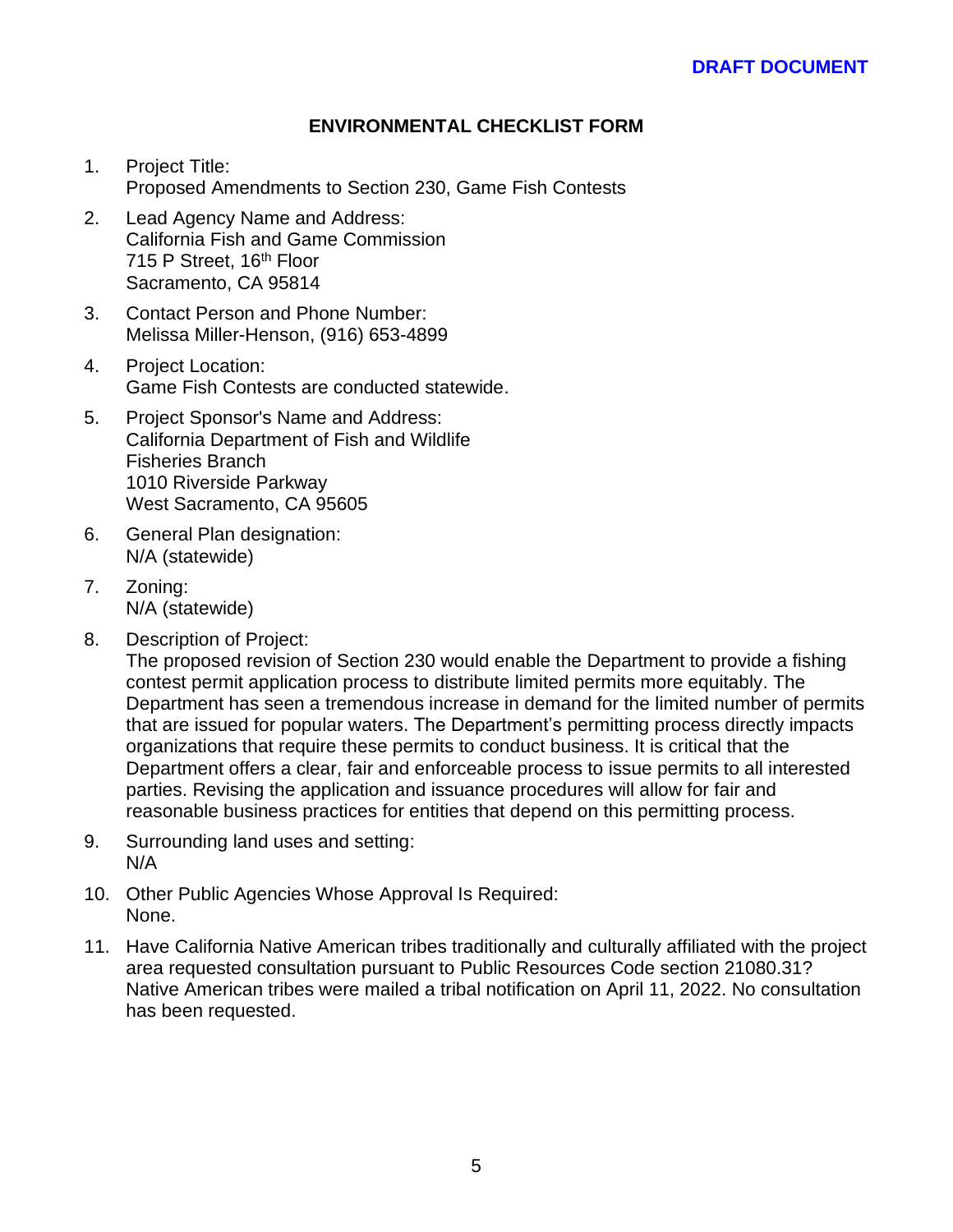# **ENVIRONMENTAL FACTORS POTENTIALLY AFFECTED**

The environmental factors checked below would be potentially affected by this project, involving at least one impact that is a "Potentially Significant Impact" as indicated by the checklist on the following pages.

| Aesthetics                          | Agriculture and<br>Forestry | <b>Air Quality</b>                         |
|-------------------------------------|-----------------------------|--------------------------------------------|
| <b>Biological</b><br>Resources      | Cultural<br>Resources       | Energy                                     |
| Geology/Soils                       | Greenhouse Gas<br>Emissions | Hazards and<br><b>Hazardous Materials</b>  |
| Hydrology/Water<br>Quality          | Land Use/Planning           | <b>Mineral Resources</b>                   |
| <b>Noise</b>                        | Population/<br>Housing      | <b>Public Services</b>                     |
| Recreation                          | Transportation              | <b>Tribal Cultural</b><br><b>Resources</b> |
| Utilities/Service<br><b>Systems</b> | Wildfire                    | Mandatory<br>Findings of<br>Significance   |

This project will not have a "Potential Significant Impact" on any of the environmental factors listed above; therefore, no boxes are checked.

### **DETERMINATION**

On the basis of this initial evaluation:

- $\bowtie$  I find that the proposed project COULD NOT have a significant effect on the environment, and a NEGATIVE DECLARATION will be prepared.
- I find that although the proposed project could have a significant effect on the  $\Box$ environment, there will not be a significant effect in this case because revisions in the project have been made by or agreed to by the project proponent. A MITIGATED NEGATIVE DECLARATION will be prepared.

I find that the proposed project MAY have a significant effect on the environment, and an  $\mathbb{R}^n$ ENVIRONMENTAL IMPACT REPORT is required.

I find that the proposed project MAY have a "potentially significant impact" or "potentially  $\mathbf{1}$ significant unless mitigated" impact on the environment, but at least one effect 1) has been adequately analyzed in an earlier document pursuant to applicable legal standards, and 2) has been addressed by mitigation measures based on the earlier analysis as described on attached sheets. An ENVIRONMENTAL IMPACT REPORT is required, but it must analyze only the effects that remain to be addressed.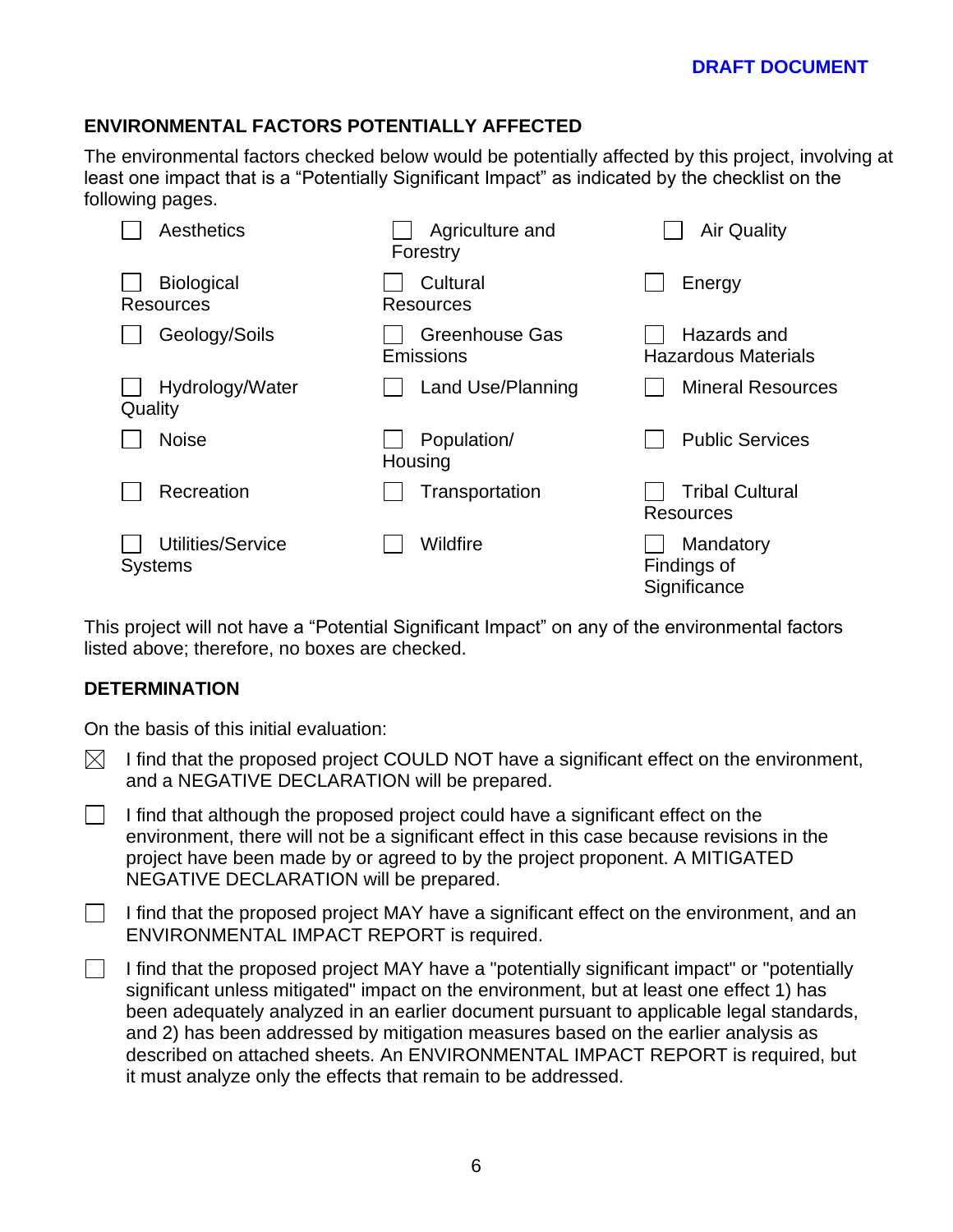$\Box$  I find that although the proposed project could have a significant effect on the environment, because all potentially significant effects (a) have been analyzed adequately in an earlier EIR or NEGATIVE DECLARATION pursuant to applicable standards, and (b) have been avoided or mitigated pursuant to that earlier EIR or NEGATIVE DECLARATION, including revisions or mitigation measures that are imposed upon the proposed project, nothing further is required.

| Miller-Henson, | Digitally signed by Miller-Henson, Melissa@FGC<br>DN: DC=Gov, DC=Ca, DC=Dfg, DC=AD, OU=DFG Divisions, OU=EXEC, OU=Users,<br>CN="Miller-Henson, Melissa@FGC"<br>Reason: I am approving this document |
|----------------|-----------------------------------------------------------------------------------------------------------------------------------------------------------------------------------------------------|
| Melissa@FGC    | Location: your signing location here<br>Date: 2022.05.16 13:19:29-07'00"<br>Foxit PDF Follor Version: 11-2-0                                                                                        |

May 16, 2022

**Melissa Miller-Henson, Executive Director Date**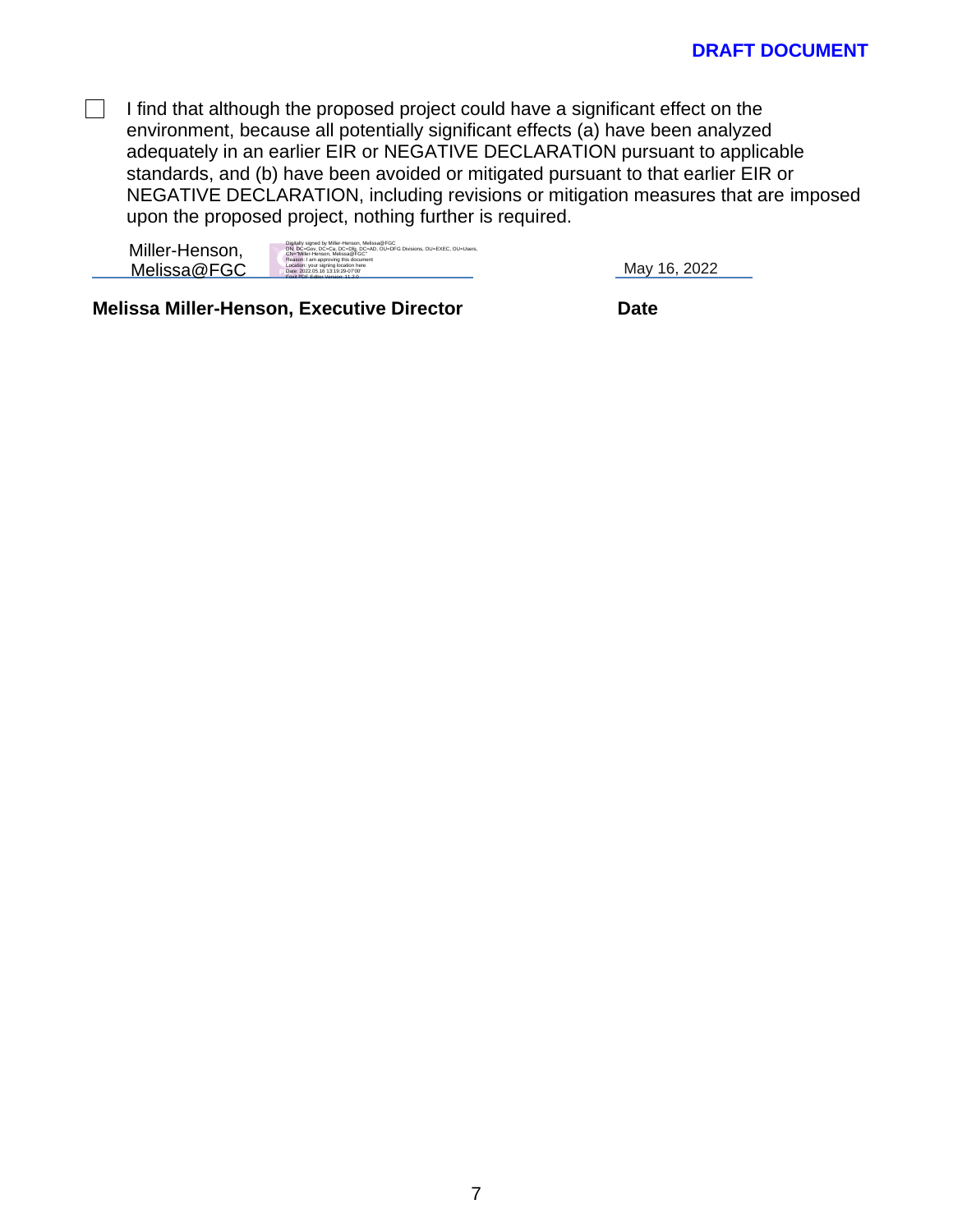| I. AESTHETICS. Except as provided in Public                                                                                                                                                                                                                                                                                                                                                                                                                                                                                                                                                                                                                                                                                                                                                                                                                                                                            | Potentially<br>Significant<br>Impact (PSI) | Less Than<br>Significant<br>with<br>Mitigation<br>(LTSM) | Less Than<br>Significant<br>Impact (LTS) | No Impact<br>(NI) |
|------------------------------------------------------------------------------------------------------------------------------------------------------------------------------------------------------------------------------------------------------------------------------------------------------------------------------------------------------------------------------------------------------------------------------------------------------------------------------------------------------------------------------------------------------------------------------------------------------------------------------------------------------------------------------------------------------------------------------------------------------------------------------------------------------------------------------------------------------------------------------------------------------------------------|--------------------------------------------|----------------------------------------------------------|------------------------------------------|-------------------|
| Resources Code Section 21099, would the<br>project:                                                                                                                                                                                                                                                                                                                                                                                                                                                                                                                                                                                                                                                                                                                                                                                                                                                                    |                                            |                                                          |                                          |                   |
| a) Have a substantial adverse effect on a<br>scenic vista                                                                                                                                                                                                                                                                                                                                                                                                                                                                                                                                                                                                                                                                                                                                                                                                                                                              |                                            |                                                          |                                          | <b>NI</b>         |
| b) Substantially damage scenic resources,<br>including, but not limited to, trees, rock<br>outcroppings, and historic buildings within a<br>state scenic highway                                                                                                                                                                                                                                                                                                                                                                                                                                                                                                                                                                                                                                                                                                                                                       |                                            |                                                          |                                          | N <sub>1</sub>    |
| c) In nonurbanized areas, substantially degrade<br>the existing visual character or quality of public<br>views of the site and its surroundings? (Public<br>views are those that are experienced from<br>publicly accessible vantage point). If the project<br>is in an urbanized area, would the project<br>conflict with applicable zoning and other<br>regulations governing scenic quality.                                                                                                                                                                                                                                                                                                                                                                                                                                                                                                                        |                                            |                                                          |                                          | N <sub>1</sub>    |
| d) Create a new source of substantial light or<br>glare which would adversely affect day or<br>nighttime views in the area?                                                                                                                                                                                                                                                                                                                                                                                                                                                                                                                                                                                                                                                                                                                                                                                            |                                            |                                                          |                                          | N <sub>1</sub>    |
| <b>II. AGRICULTURE AND FORESTRY</b><br><b>RESOURCES.</b> In determining whether impacts<br>to agricultural resources are significant<br>environmental effects, lead agencies may refer<br>to the California Agricultural Land Evaluation<br>and Site Assessment Model (1997) prepared<br>by the California Dept. of Conservation as an<br>optional model to use in assessing impacts on<br>agriculture and farmland. In determining<br>whether impacts to forest resources, including<br>timberland, are significant environmental<br>effects, lead agencies may refer to information<br>compiled by the California Department of<br>Forestry and Fire Protection regarding the<br>state's inventory of forest land, including the<br>Forest and Range Assessment Project and the<br>Forest Legacy Assessment Project; and the<br>forest carbon measurement methodology<br>provided in Forest Protocols adopted by the |                                            |                                                          |                                          |                   |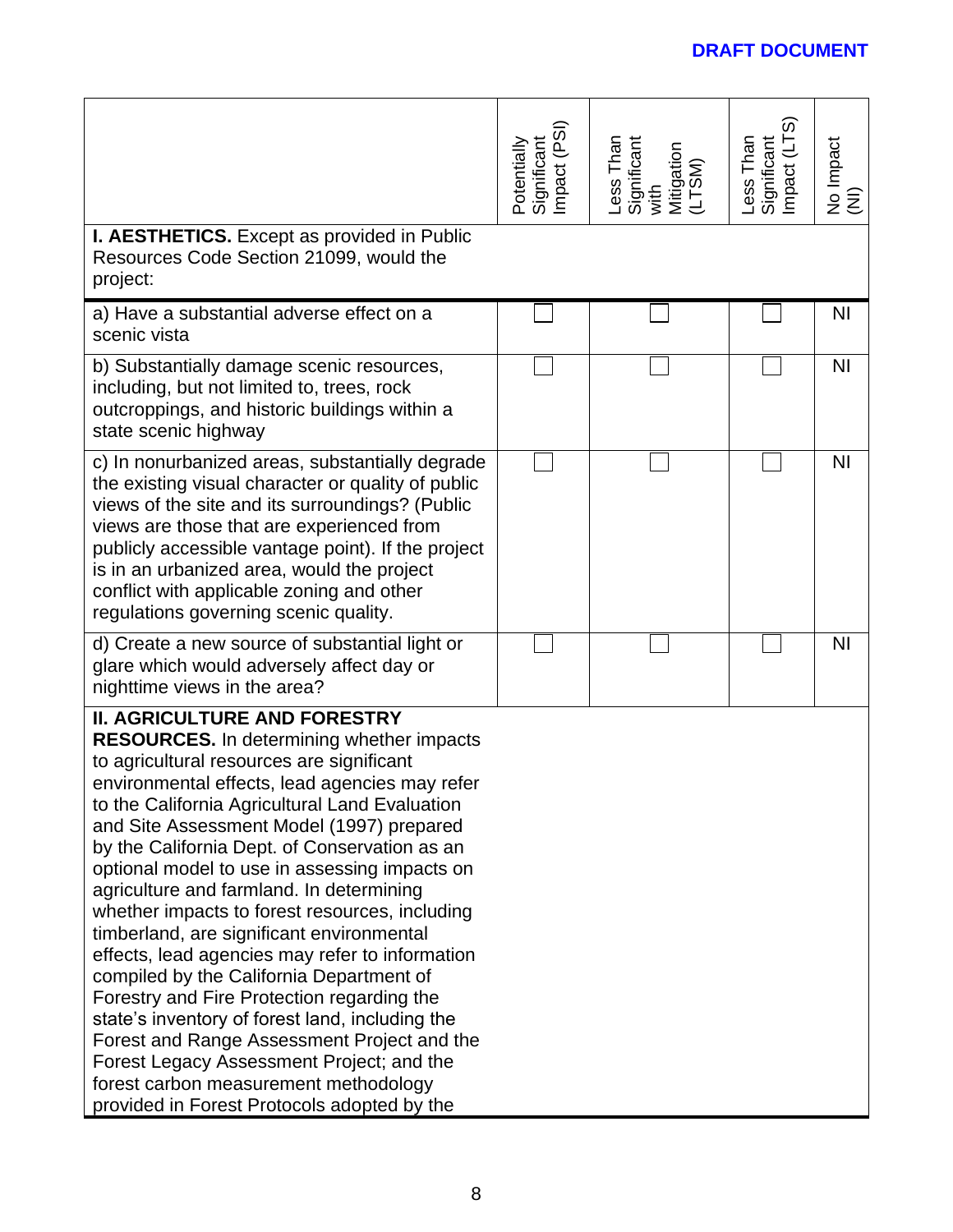|                                                                                                                                                                                                                                                                                                              | Potentially<br>Significant<br>Impact (PSI) | Less Than<br>Significant<br>with<br>Mitigation<br>(LTSM) | Significant<br>Impact (LTS)<br>Less Than | No Impact<br>(NI) |
|--------------------------------------------------------------------------------------------------------------------------------------------------------------------------------------------------------------------------------------------------------------------------------------------------------------|--------------------------------------------|----------------------------------------------------------|------------------------------------------|-------------------|
| California Air Resources Board. Would the<br>project:                                                                                                                                                                                                                                                        |                                            |                                                          |                                          |                   |
| a) Convert Prime Farmland, Unique Farmland,<br>or Farmland of Statewide Importance<br>(Farmland), as shown on the maps prepared<br>pursuant to the Farmland Mapping and<br>Monitoring Program of the California Resources<br>Agency, to non-agricultural use?                                                |                                            |                                                          |                                          | ΝI                |
| b) Conflict with existing zoning for agricultural<br>use, or a Williamson Act contract?                                                                                                                                                                                                                      |                                            |                                                          |                                          | <b>NI</b>         |
| c) Conflict with existing zoning for, or cause<br>rezoning of, forest land (as defined in Public<br>Resources Code section 12220(g)), timberland<br>(as defined by Public Resources Code section<br>4526), or timberland zoned Timberland<br>Production (as defined by Government Code<br>section 51104(g))? |                                            |                                                          |                                          | N <sub>1</sub>    |
| d) Result in the loss of forest land or conversion<br>of forest land to non-forest use?                                                                                                                                                                                                                      |                                            |                                                          |                                          | N <sub>1</sub>    |
| e) Involve other changes in the existing<br>environment which, due to their location or<br>nature, could result in conversion of Farmland,<br>to non-agricultural use or conversion of forest<br>land to non-forest use?                                                                                     |                                            |                                                          |                                          | N <sub>1</sub>    |
| <b>III. AIR QUALITY.</b> Where available, the<br>significance criteria established by the<br>applicable air quality management district or air<br>pollution control district may be relied upon to<br>make the following determinations. Would the<br>project:                                               |                                            |                                                          |                                          |                   |
| a) Conflict with or obstruct implementation of<br>the applicable air quality plan?                                                                                                                                                                                                                           |                                            |                                                          |                                          | <b>NI</b>         |
| b) Result in a cumulatively considerable net<br>increase of any criteria pollutant for which the<br>project region is non-attainment under an<br>applicable federal or state ambient air quality<br>standard?                                                                                                |                                            |                                                          |                                          | N <sub>1</sub>    |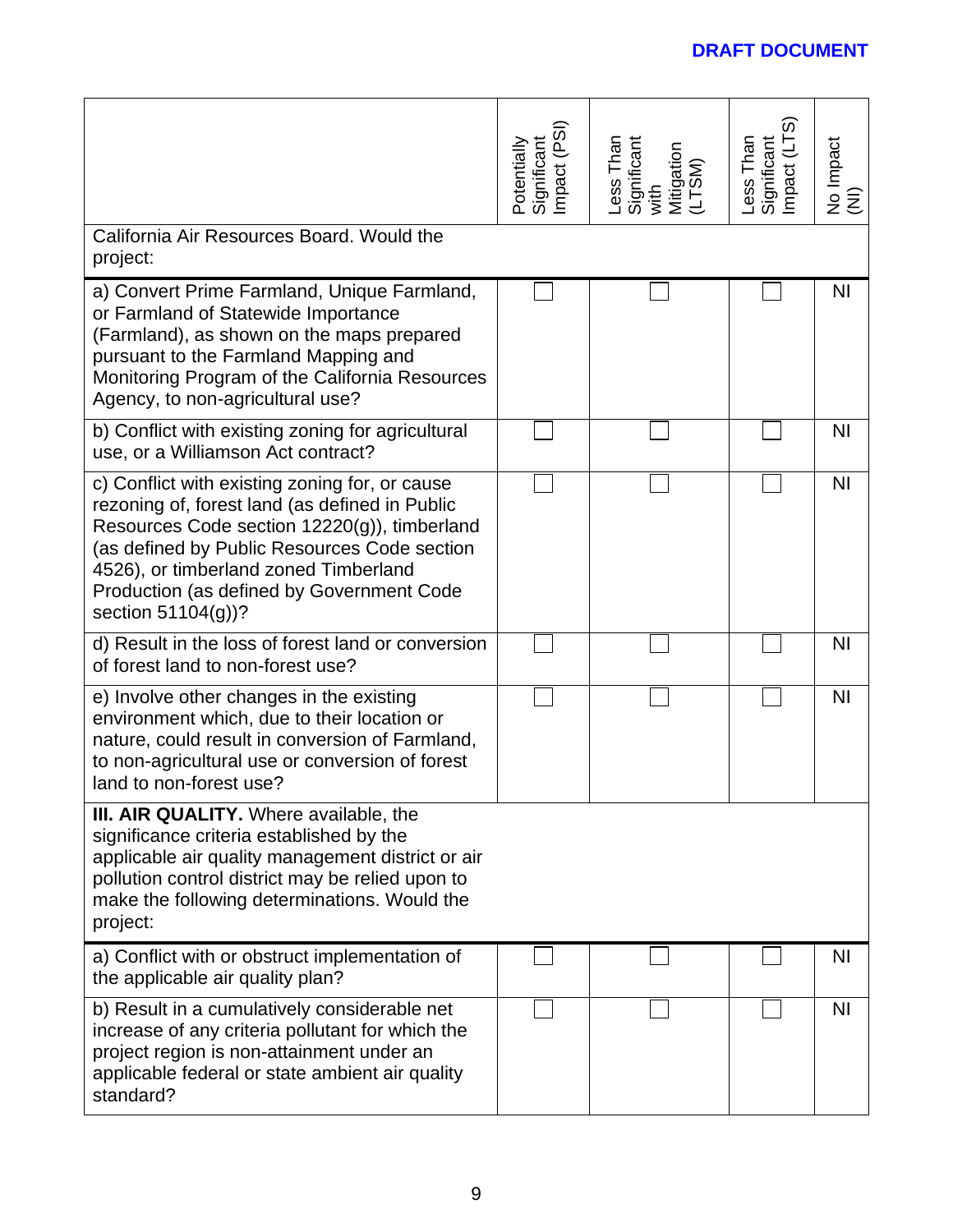| c) Expose sensitive receptors to substantial<br>pollutant concentrations?<br>d) Result in any other emissions (such as those<br>leading to odors) affecting a substantial number                                                                                                                                                       | Potentially<br>Significant<br>Impact (PSI) | Less Than<br>Significant<br>with<br>Mitigation<br>(LTSM) | Less Than<br>Significant<br>Impact (LTS) | No Impact<br>(NI)<br>N <sub>l</sub><br><b>NI</b> |
|----------------------------------------------------------------------------------------------------------------------------------------------------------------------------------------------------------------------------------------------------------------------------------------------------------------------------------------|--------------------------------------------|----------------------------------------------------------|------------------------------------------|--------------------------------------------------|
| of people?<br><b>IV. BIOLOGICAL RESOURCES. Would the</b><br>project:                                                                                                                                                                                                                                                                   |                                            |                                                          |                                          |                                                  |
| a) Have a substantial adverse effect, either<br>directly or through habitat modifications, on any<br>species identified as a candidate, sensitive, or<br>special status species in local or regional plans,<br>policies, or regulations, or by the California<br>Department of Fish and Wildlife or U.S. Fish<br>and Wildlife Service? |                                            |                                                          | <b>LTS</b>                               |                                                  |
| b) Have a substantial adverse effect on any<br>riparian habitat or other sensitive natural<br>community identified in local or regional plans,<br>policies, regulations or by the California<br>Department of Fish and Wildlife or U.S. Fish<br>and Wildlife Service?                                                                  |                                            |                                                          |                                          | N <sub>1</sub>                                   |
| c) Have a substantial adverse effect on state or<br>federally protected wetlands (including, but not<br>limited to, marsh, vernal pool, coastal, etc.)<br>through direct removal, filling, hydrological<br>interruption, or other means?                                                                                               |                                            |                                                          |                                          | <b>NI</b>                                        |
| d) Interfere substantially with the movement of<br>any native resident or migratory fish or wildlife<br>species or with established native resident or<br>migratory wildlife corridors, or impede the use<br>of native wildlife nursery sites?                                                                                         |                                            |                                                          |                                          | <b>NI</b>                                        |
| e) Conflict with any local policies or ordinances<br>protecting biological resources, such as a tree<br>preservation policy or ordinance?                                                                                                                                                                                              |                                            |                                                          |                                          | <b>NI</b>                                        |
| f) Conflict with the provisions of an adopted<br><b>Habitat Conservation Plan, Natural Community</b><br>Conservation Plan, or other approved local,<br>regional, or state habitat conservation plan?                                                                                                                                   |                                            |                                                          |                                          | <b>NI</b>                                        |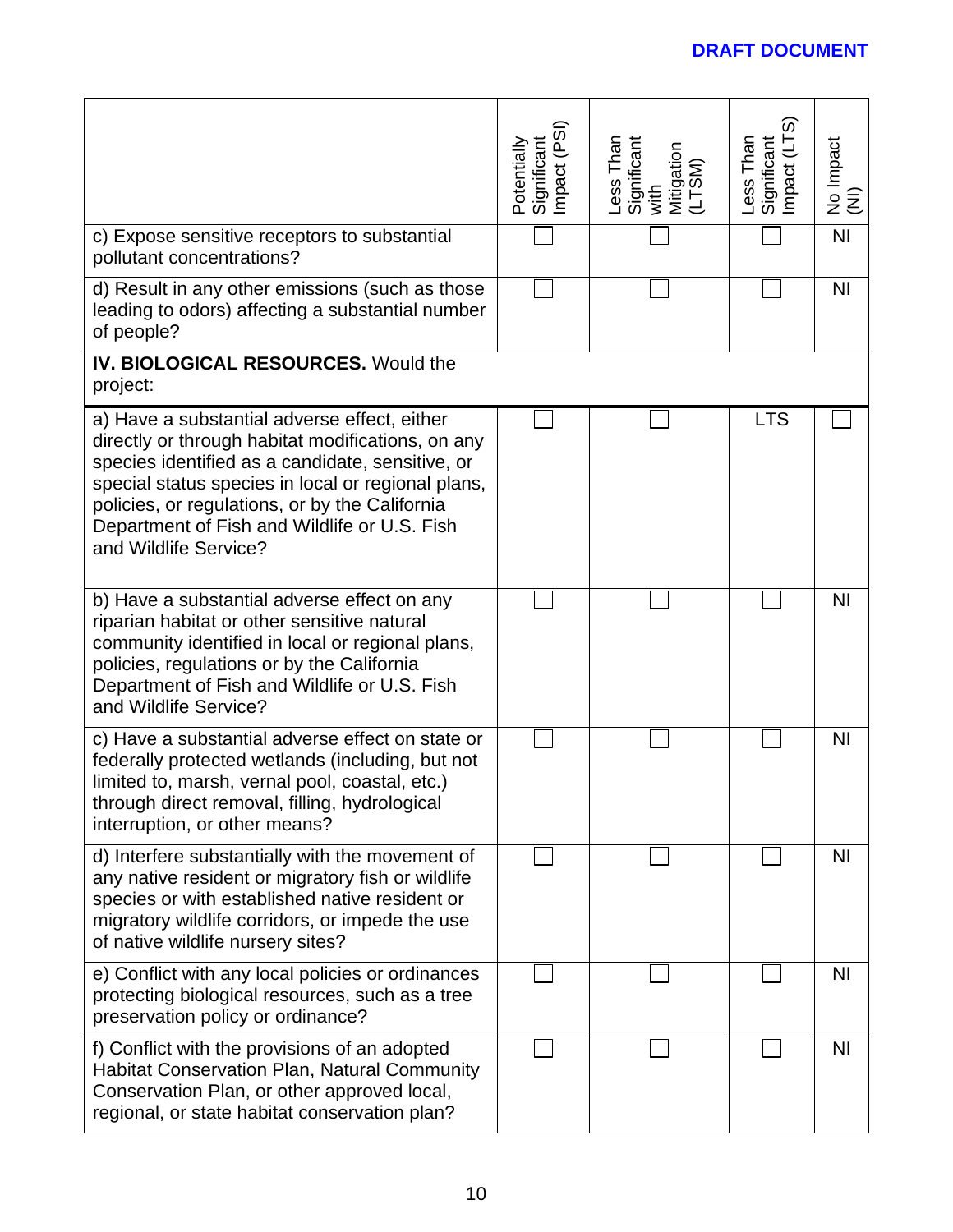|                                                                                                                                                                                                                                                                                                           | Significant<br>Impact (PSI)<br>Potentially | Less Than<br>Significant<br>with<br>Mitigation<br>(LTSM) | Significant<br>Impact (LTS)<br>Less Than | No Impact<br>(NI) |
|-----------------------------------------------------------------------------------------------------------------------------------------------------------------------------------------------------------------------------------------------------------------------------------------------------------|--------------------------------------------|----------------------------------------------------------|------------------------------------------|-------------------|
| <b>V. CULTURAL RESOURCES. Would the</b><br>project:                                                                                                                                                                                                                                                       |                                            |                                                          |                                          |                   |
| a) Cause a substantial adverse change in the<br>significance of a historical resource pursuant to<br>§15064.5?                                                                                                                                                                                            |                                            |                                                          |                                          | <b>NI</b>         |
| b) Cause a substantial adverse change in the<br>significance of an archaeological resource<br>pursuant to §15064.5?                                                                                                                                                                                       |                                            |                                                          |                                          | <b>NI</b>         |
| c) Disturb any human remains, including those<br>interred outside of dedicated cemeteries?                                                                                                                                                                                                                |                                            |                                                          |                                          | <b>NI</b>         |
| VI. ENERGY. Would the project:                                                                                                                                                                                                                                                                            |                                            |                                                          |                                          |                   |
| a) Result in potentially significant environmental<br>impact due to wasteful inefficient, or<br>unnecessary consumption of energy resources,<br>during project construction or operations?                                                                                                                |                                            |                                                          |                                          | N <sub>l</sub>    |
| b) Conflict with or obstruct a state or local plan<br>for renewable energy or energy efficiency?                                                                                                                                                                                                          |                                            |                                                          |                                          | <b>NI</b>         |
| VII. GEOLOGY AND SOILS. Would the project:                                                                                                                                                                                                                                                                |                                            |                                                          |                                          |                   |
| a) Directly or indirectly cause potential<br>substantial adverse effects, including the risk of<br>loss, injury, or death involving:                                                                                                                                                                      |                                            |                                                          |                                          |                   |
| i) Rupture of a known earthquake fault, as<br>delineated on the most recent Alquist-Priolo<br>Earthquake Fault Zoning Map, issued by the<br>State Geologist for the area or based on other<br>substantial evidence of a known fault? Refer to<br>Division of Mines and Geology Special<br>Publication 42? |                                            |                                                          |                                          | NI                |
| ii) Strong seismic ground shaking?                                                                                                                                                                                                                                                                        |                                            |                                                          |                                          | <b>NI</b>         |
| iii) Seismic-related ground failure, including<br>liquefaction?                                                                                                                                                                                                                                           |                                            |                                                          |                                          | N <sub>1</sub>    |
| iv) Landslides?                                                                                                                                                                                                                                                                                           |                                            |                                                          |                                          | ΝI                |
| b) Result in substantial soil erosion or the loss<br>of topsoil?                                                                                                                                                                                                                                          |                                            |                                                          |                                          | N <sub>l</sub>    |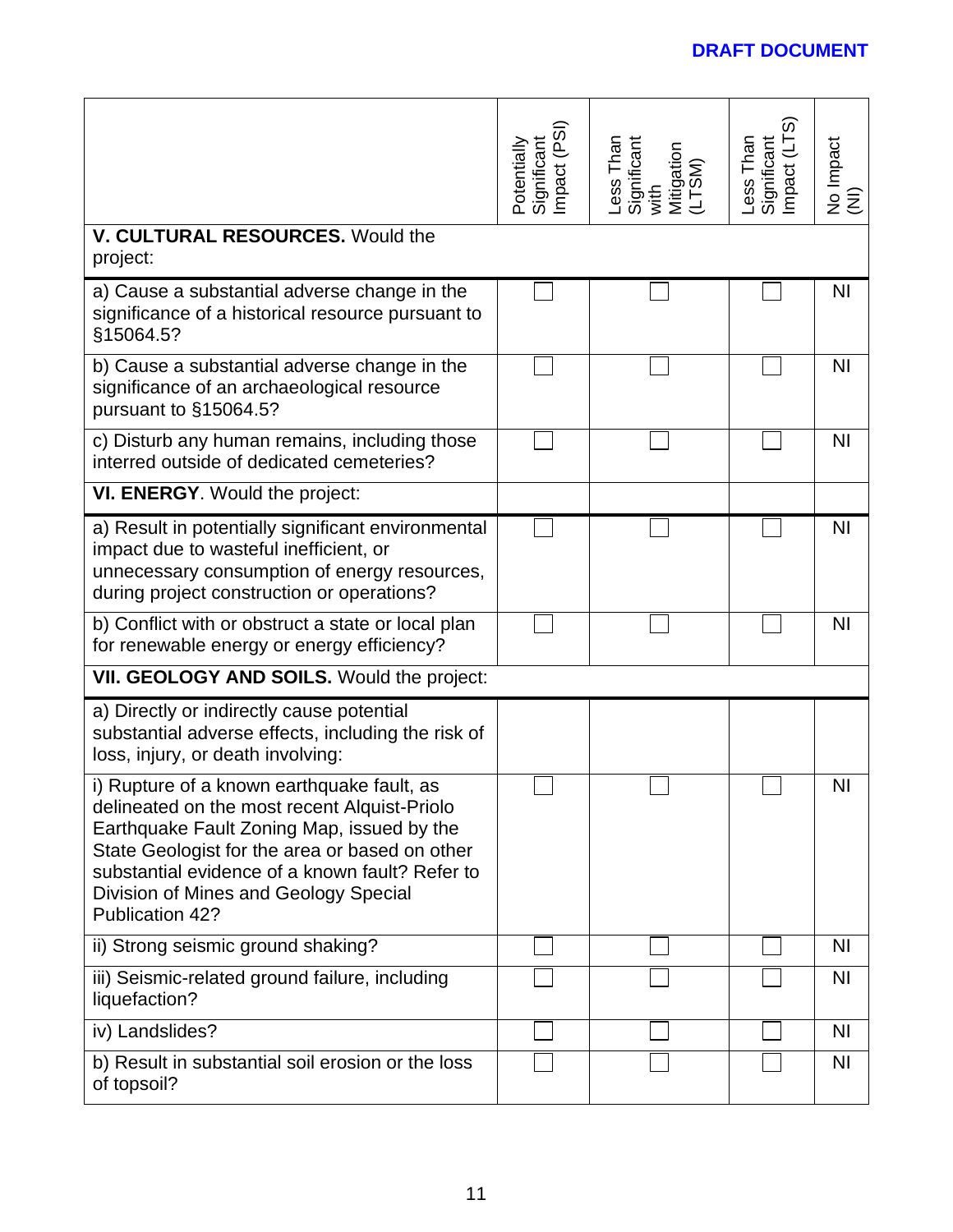|                                                                                                                                                                                                                                                | mpact (PSI)<br>Potentially<br>Significant | Less Than<br>Significant<br>with<br>Mitigation<br>(LTSM) | <u>(</u> م<br>Less Than<br>mpact (LT<br>Significant | No Impact<br>(NI) |
|------------------------------------------------------------------------------------------------------------------------------------------------------------------------------------------------------------------------------------------------|-------------------------------------------|----------------------------------------------------------|-----------------------------------------------------|-------------------|
| c) Be located on a geologic unit or soil that is<br>unstable, or that would become unstable as a<br>result of the project, and potentially result in on-<br>or off-site landslide, lateral spreading,<br>subsidence, liquefaction or collapse? |                                           |                                                          |                                                     | <b>NI</b>         |
| d) Be located on expansive soil, as defined in<br>Table 18-1-B of the Uniform Building Code<br>(1994), creating substantial direct or indirect<br>risks to life or property?                                                                   |                                           |                                                          |                                                     | <b>NI</b>         |
| e) Have soils incapable of adequately<br>supporting the use of septic tanks or alternative<br>waste water disposal systems where sewers<br>are not available for the disposal of waste<br>water?                                               |                                           |                                                          |                                                     | N <sub>l</sub>    |
| f) Directly or indirectly destroy a unique<br>paleontological resource or site or unique<br>geologic feature?                                                                                                                                  |                                           |                                                          |                                                     | N <sub>1</sub>    |
| <b>VIII. GREENHOUSE GAS EMISSIONS. Would</b><br>the project:                                                                                                                                                                                   |                                           |                                                          |                                                     |                   |
| a) Generate greenhouse gas emissions, either<br>directly or indirectly, that may have a significant<br>impact on the environment?                                                                                                              |                                           |                                                          |                                                     | N <sub>l</sub>    |
| b) Conflict with an applicable plan, policy or<br>regulation adopted for the purpose of reducing<br>the emissions of greenhouse gases?                                                                                                         |                                           |                                                          |                                                     | <b>NI</b>         |
| <b>IX. HAZARDS AND HAZARDOUS</b><br><b>MATERIALS.</b> Would the project:                                                                                                                                                                       |                                           |                                                          |                                                     |                   |
| a) Create a significant hazard to the public or<br>the environment through the routine transport,<br>use, or disposal of hazardous materials?                                                                                                  |                                           |                                                          |                                                     | <b>NI</b>         |
| b) Create a significant hazard to the public or<br>the environment through reasonably<br>foreseeable upset and accident conditions<br>involving the release of hazardous materials<br>into the environment?                                    |                                           |                                                          |                                                     | <b>NI</b>         |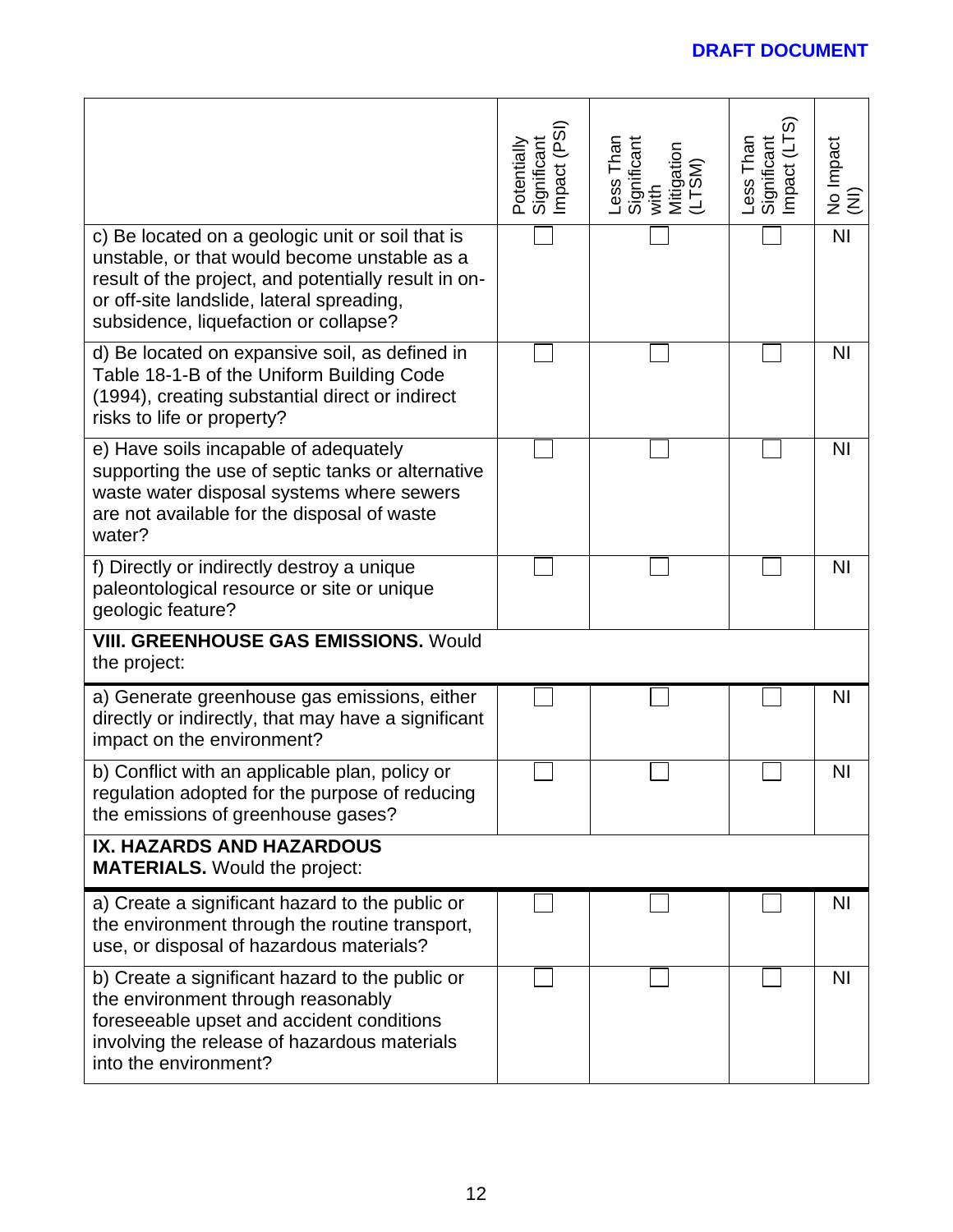|                                                                                                                                                                                                                                                                                                    | Potentially<br>Significant<br>Impact (PSI) | Less Than<br>Significant<br>with<br>Mitigation<br>Mitigation | Significant<br>Impact (LTS)<br>ess Than | No Impact<br>(NI) |
|----------------------------------------------------------------------------------------------------------------------------------------------------------------------------------------------------------------------------------------------------------------------------------------------------|--------------------------------------------|--------------------------------------------------------------|-----------------------------------------|-------------------|
| c) Emit hazardous emissions or handle<br>hazardous or acutely hazardous materials,<br>substances, or waste within one-quarter mile of<br>an existing or proposed school?                                                                                                                           |                                            |                                                              |                                         | N <sub>l</sub>    |
| d) Be located on a site which is included on a<br>list of hazardous materials sites compiled<br>pursuant to Government Code Section 65962.5<br>and, as a result, would it create a significant<br>hazard to the public or the environment?                                                         |                                            |                                                              |                                         | N <sub>l</sub>    |
| e) For a project located within an airport land<br>use plan or, where such a plan has not been<br>adopted, within two miles of a public airport or<br>public use airport, would the project result in a<br>safety hazard or excessive noise for people<br>residing or working in the project area? |                                            |                                                              |                                         | N <sub>l</sub>    |
| f) Impair implementation of or physically<br>interfere with an adopted emergency response<br>plan or emergency evacuation plan?                                                                                                                                                                    |                                            |                                                              |                                         | <b>NI</b>         |
| g) Expose people or structures, either directly<br>or indirectly, to a significant risk of loss, injury or<br>death involving wildland fires?                                                                                                                                                      |                                            |                                                              |                                         | <b>NI</b>         |
| X. HYDROLOGY AND WATER QUALITY.<br>Would the project:                                                                                                                                                                                                                                              |                                            |                                                              |                                         |                   |
| a) Violate any water quality standards or waste<br>discharge requirements or otherwise<br>substantially degrade surface or groundwater<br>quality?                                                                                                                                                 |                                            |                                                              |                                         | <b>NI</b>         |
| b) Substantially decrease groundwater supplies<br>or interfere substantially with groundwater<br>recharge such that the project may impede<br>sustainable groundwater management of the<br>basin?                                                                                                  |                                            |                                                              |                                         | <b>NI</b>         |
| c) Substantially alter the existing drainage<br>pattern of the site or area, including through the<br>alteration of the course of a stream or river or<br>through the addition of impervious surfaces, in<br>a manner which would:                                                                 |                                            |                                                              |                                         | <b>NI</b>         |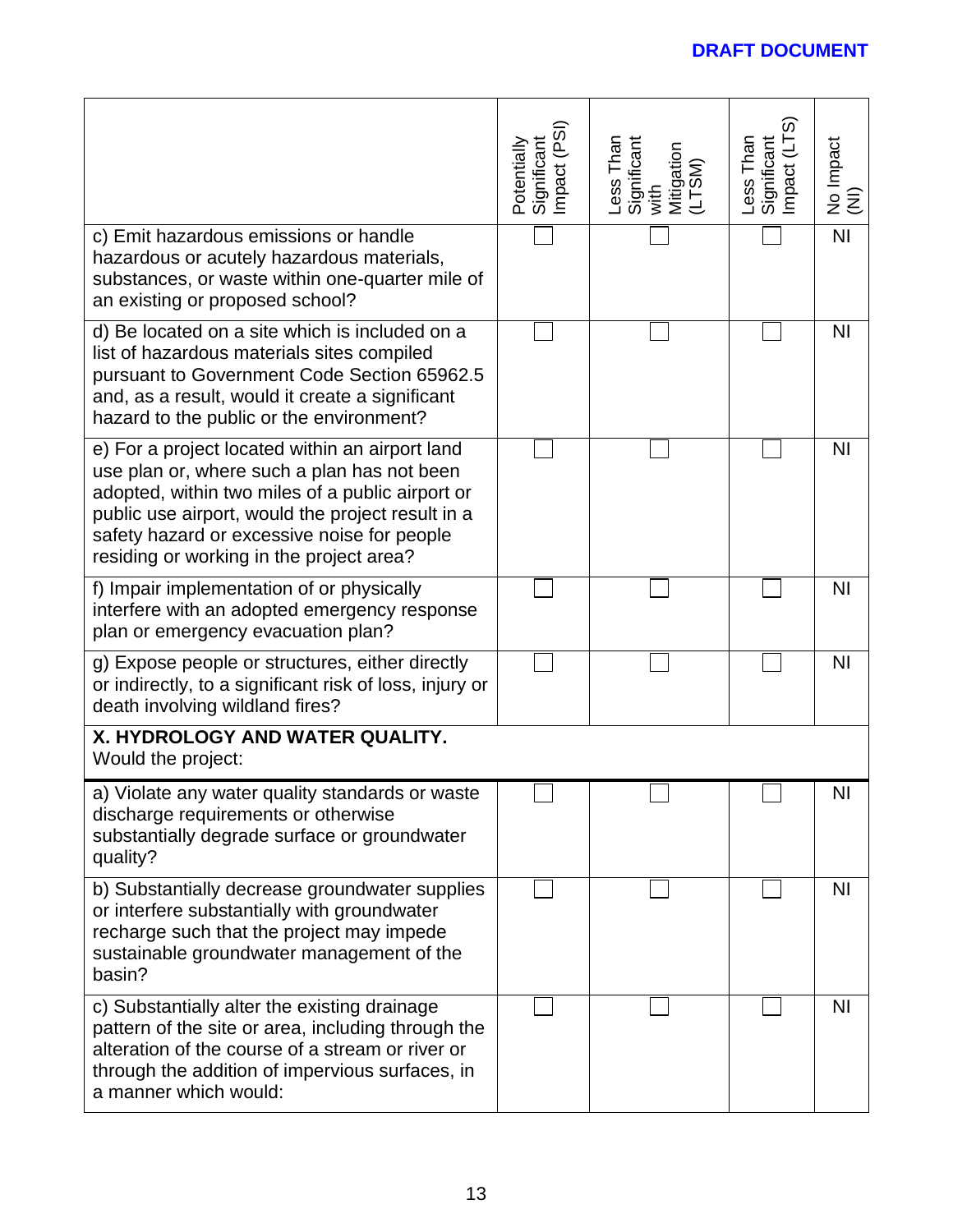|                                                                                                                                                                                                         | Potentially<br>Significant<br>Impact (PSI) | Less Than<br>Significant<br>with<br>Mitigation<br>(LTSM) | Impact (LTS<br>Less Than<br>Significant | No Impact<br>(NI) |
|---------------------------------------------------------------------------------------------------------------------------------------------------------------------------------------------------------|--------------------------------------------|----------------------------------------------------------|-----------------------------------------|-------------------|
| i) result in substantial erosion or siltation on-<br>or off-site;                                                                                                                                       |                                            |                                                          |                                         | N <sub>l</sub>    |
| ii) substantially increase the rate or amount<br>of surface runoff in a manner which would<br>result in flooding on- or offsite;                                                                        |                                            |                                                          |                                         | <b>NI</b>         |
| iii) create or contribute runoff water which<br>would exceed the capacity of existing or<br>planned stormwater drainage systems or<br>provide substantial additional sources of<br>pollution runoff; or |                                            |                                                          |                                         | <b>NI</b>         |
| iv) impede or redirect flood flows?                                                                                                                                                                     |                                            |                                                          |                                         | <b>NI</b>         |
| d) In flood hazard, tsunami, or seiche zones,<br>risk release of pollutants due to project<br>inundation?                                                                                               |                                            |                                                          |                                         | N <sub>l</sub>    |
| e) Conflict with or obstruct implementation of a<br>water quality control plan or sustainable<br>groundwater management plan?                                                                           |                                            |                                                          |                                         | <b>NI</b>         |
| XI. LAND USE AND PLANNING. Would the<br>project:                                                                                                                                                        |                                            |                                                          |                                         |                   |
| a) Physically divide an established community?                                                                                                                                                          |                                            |                                                          |                                         | <b>NI</b>         |
| b) Cause a significant environmental impact<br>due to a conflict with any land use plan, policy,<br>or regulation adopted for the purpose of<br>avoiding or mitigating an environmental effect?         |                                            |                                                          |                                         | N <sub>l</sub>    |
| <b>XII. MINERAL RESOURCES. Would the</b><br>project:                                                                                                                                                    |                                            |                                                          |                                         |                   |
| a) Result in the loss of availability of a known<br>mineral resource that would be of value to the<br>region and the residents of the state?                                                            |                                            |                                                          |                                         | ΝI                |
| b) Result in the loss of availability of a locally<br>important mineral resource recovery site<br>delineated on a local general plan, specific plan<br>or other land use plan?                          |                                            |                                                          |                                         | N <sub>1</sub>    |
| XIII. NOISE. Would the project result in:                                                                                                                                                               |                                            |                                                          |                                         |                   |
| a) Generation of a substantial temporary or<br>permanent increase in ambient noise levels in<br>the vicinity of the project in excess of standards                                                      |                                            |                                                          |                                         | N <sub>l</sub>    |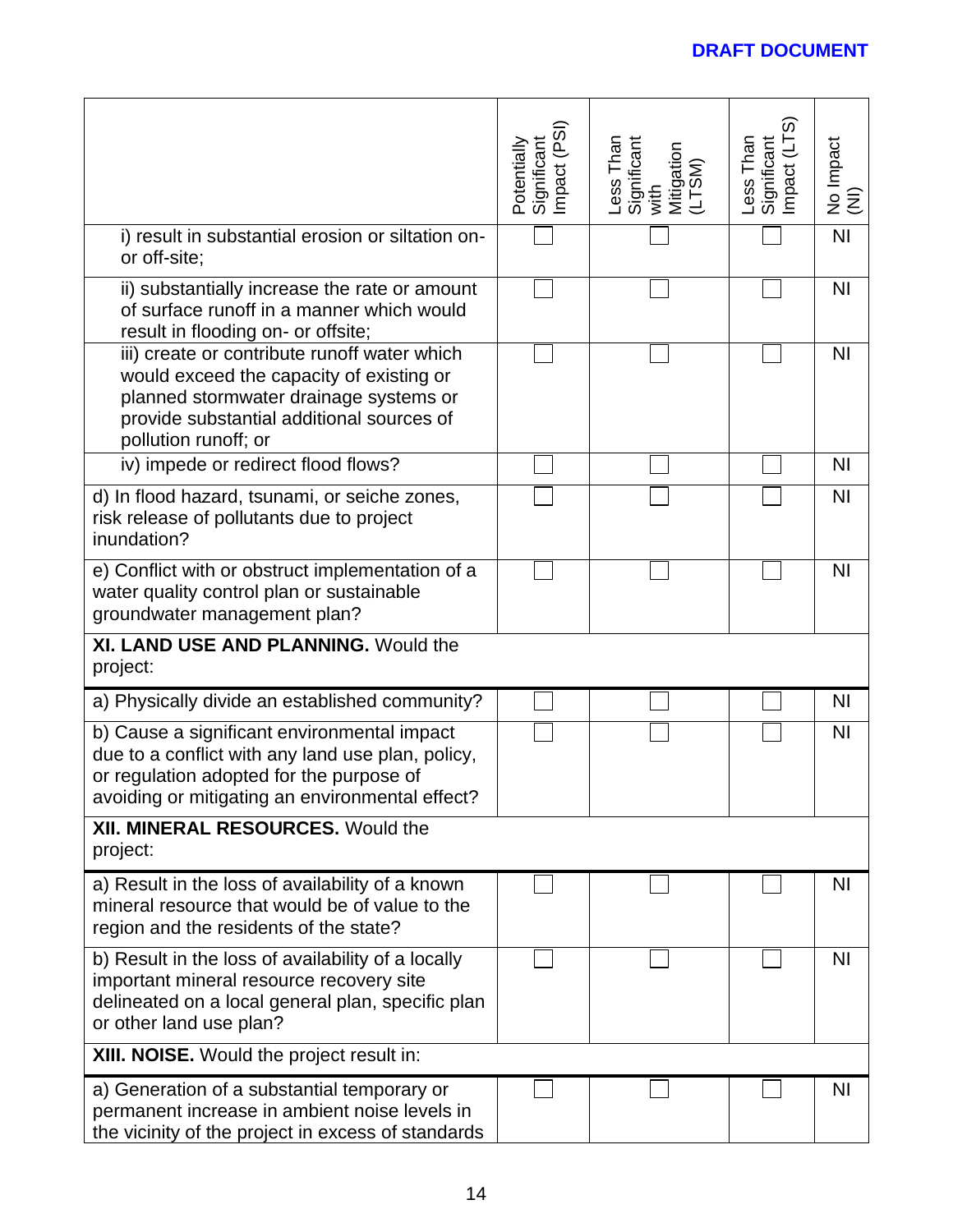|                                                                                                                                                                                                                                                                                                                                                                                                                                                         | Significant<br>Impact (PSI)<br>Potentially | Less Than<br>Significant<br>with<br>Mitigation<br>(LTSM) | Significant<br>Impact (LTS)<br>ess Than | No Impact<br>(NI) |
|---------------------------------------------------------------------------------------------------------------------------------------------------------------------------------------------------------------------------------------------------------------------------------------------------------------------------------------------------------------------------------------------------------------------------------------------------------|--------------------------------------------|----------------------------------------------------------|-----------------------------------------|-------------------|
| established in the local general plan or noise<br>ordinance, or applicable standards of other<br>agencies?                                                                                                                                                                                                                                                                                                                                              |                                            |                                                          |                                         |                   |
| b) Generation of excessive ground borne<br>vibration or ground borne noise levels?                                                                                                                                                                                                                                                                                                                                                                      |                                            |                                                          |                                         | N <sub>l</sub>    |
| c) For a project located within the vicinity of a<br>private airstrip or an airport land use plan or,<br>where such a plan has not been adopted, within<br>two miles of a public airport or public use<br>airport, would the project expose people<br>residing or working in the project area to<br>excessive noise levels?                                                                                                                             |                                            |                                                          |                                         | <b>NI</b>         |
| <b>XIV. POPULATION AND HOUSING.</b>                                                                                                                                                                                                                                                                                                                                                                                                                     |                                            |                                                          |                                         |                   |
| Would the project:                                                                                                                                                                                                                                                                                                                                                                                                                                      |                                            |                                                          |                                         |                   |
| a) Induce substantial unplanned population<br>growth in an area, either directly (for example,<br>by proposing new homes and businesses) or<br>indirectly (for example, through extension of<br>roads or other infrastructure)?                                                                                                                                                                                                                         |                                            |                                                          |                                         | N <sub>l</sub>    |
| b) Displace substantial numbers of existing<br>people or housing, necessitating the<br>construction of replacement housing<br>elsewhere?                                                                                                                                                                                                                                                                                                                |                                            |                                                          |                                         | NI                |
| XV. PUBLIC SERVICES.                                                                                                                                                                                                                                                                                                                                                                                                                                    |                                            |                                                          |                                         |                   |
| a) Would the project result in substantial<br>adverse physical impacts associated with the<br>provision of new or physically altered<br>governmental facilities, need for new or<br>physically altered governmental facilities, the<br>construction of which could cause significant<br>environmental impacts, in order to maintain<br>acceptable service ratios, response times, or<br>other performance objectives for any of the<br>public services: |                                            |                                                          |                                         |                   |
| Fire protection?                                                                                                                                                                                                                                                                                                                                                                                                                                        |                                            |                                                          |                                         | ΝI                |
| Police protection?                                                                                                                                                                                                                                                                                                                                                                                                                                      |                                            |                                                          |                                         | N <sub>l</sub>    |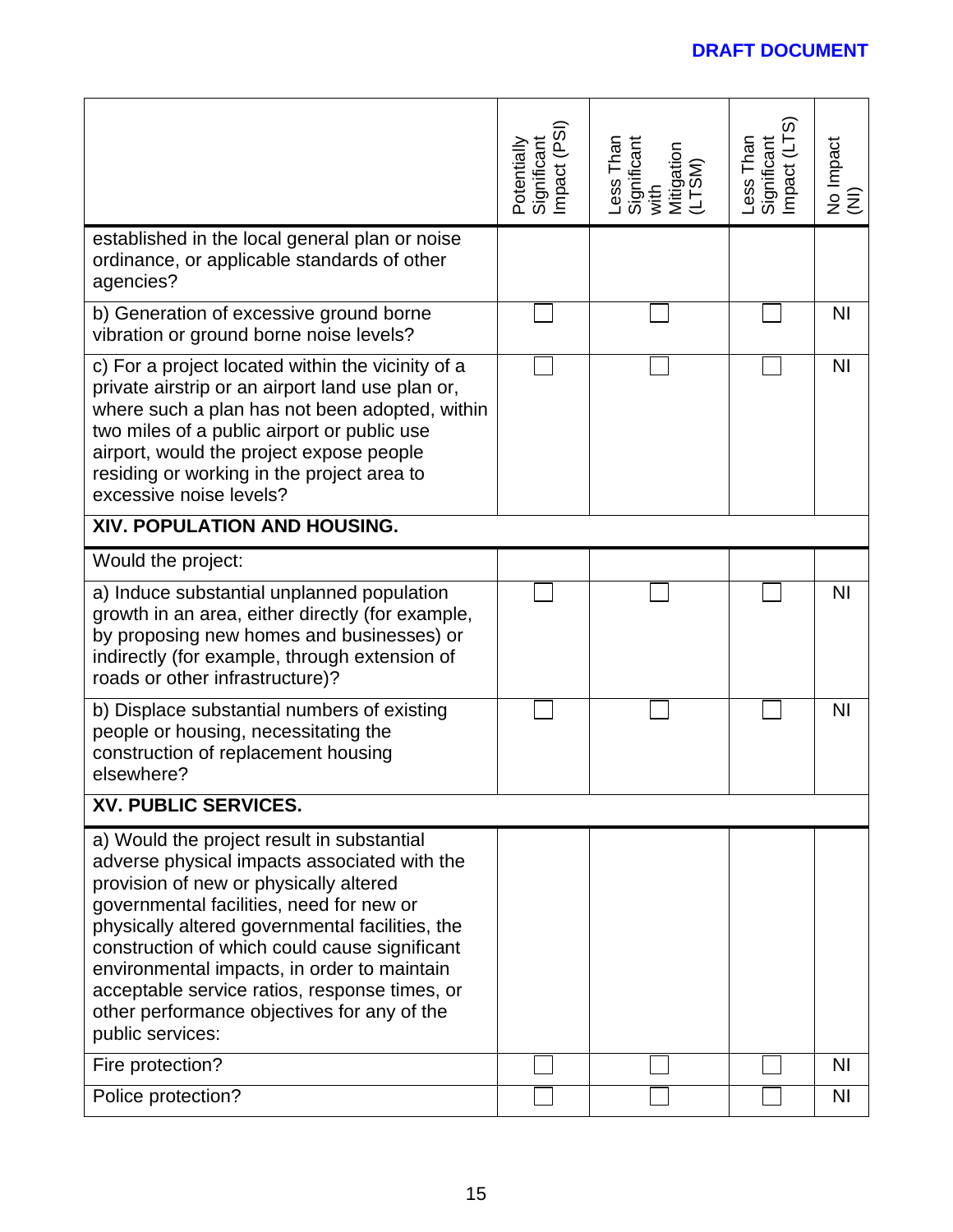|                                                                                                                                                                                                                                                                                                                                                        | mpact (PSI<br>Potentially<br>Significant | Less Than<br>Significant<br>with<br>Mitigation<br>(LTSM) | mpact (LTS<br>ess Than<br>Significant | No Impact<br>(NI) |
|--------------------------------------------------------------------------------------------------------------------------------------------------------------------------------------------------------------------------------------------------------------------------------------------------------------------------------------------------------|------------------------------------------|----------------------------------------------------------|---------------------------------------|-------------------|
| Schools?                                                                                                                                                                                                                                                                                                                                               |                                          |                                                          |                                       | N <sub>l</sub>    |
| Parks?                                                                                                                                                                                                                                                                                                                                                 |                                          |                                                          |                                       | N <sub>1</sub>    |
| Other public facilities?                                                                                                                                                                                                                                                                                                                               |                                          |                                                          |                                       | N <sub>1</sub>    |
| <b>XVI. RECREATION.</b>                                                                                                                                                                                                                                                                                                                                |                                          |                                                          |                                       |                   |
| a) Would the project increase the use of<br>existing neighborhood and regional parks or<br>other recreational facilities such that substantial<br>physical deterioration of the facility would occur<br>or be accelerated?                                                                                                                             |                                          |                                                          | <b>LTS</b>                            |                   |
| b) Does the project include recreational<br>facilities or require the construction or<br>expansion of recreational facilities which might<br>have an adverse physical effect on the<br>environment?                                                                                                                                                    |                                          |                                                          |                                       | N <sub>1</sub>    |
| XVII. TRANSPORTATION. Would the project:                                                                                                                                                                                                                                                                                                               |                                          |                                                          |                                       |                   |
| a) Conflict with a program, plan, ordinance or<br>policy addressing the circulation system,<br>including transit, roadway, bicycle and<br>pedestrian facilities?                                                                                                                                                                                       |                                          |                                                          |                                       | ΝI                |
| b) Conflict or be inconsistent with CEQA<br>Guidelines section 15064.3 subdivision (b)?                                                                                                                                                                                                                                                                |                                          |                                                          |                                       | <b>NI</b>         |
| c) Substantially increase hazards due to a<br>geometric design feature (e.g., sharp curves or<br>dangerous intersections) or incompatible uses<br>(e.g., farm equipment)?                                                                                                                                                                              |                                          |                                                          |                                       | NI                |
| d) Result in inadequate emergency access?                                                                                                                                                                                                                                                                                                              |                                          |                                                          |                                       | ΝI                |
| <b>XVIII. TRIBAL CULTURAL RESOURCES.</b>                                                                                                                                                                                                                                                                                                               |                                          |                                                          |                                       | N <sub>l</sub>    |
| a) Would the project cause a substantial<br>adverse change in the significance of a tribal<br>cultural resource, defined in Public Resources<br>Code Section 21074 as either a site, feature,<br>place, cultural landscape that is geographically<br>defined in terms of the size and scope of the<br>landscape, sacred place, or object with cultural |                                          |                                                          |                                       |                   |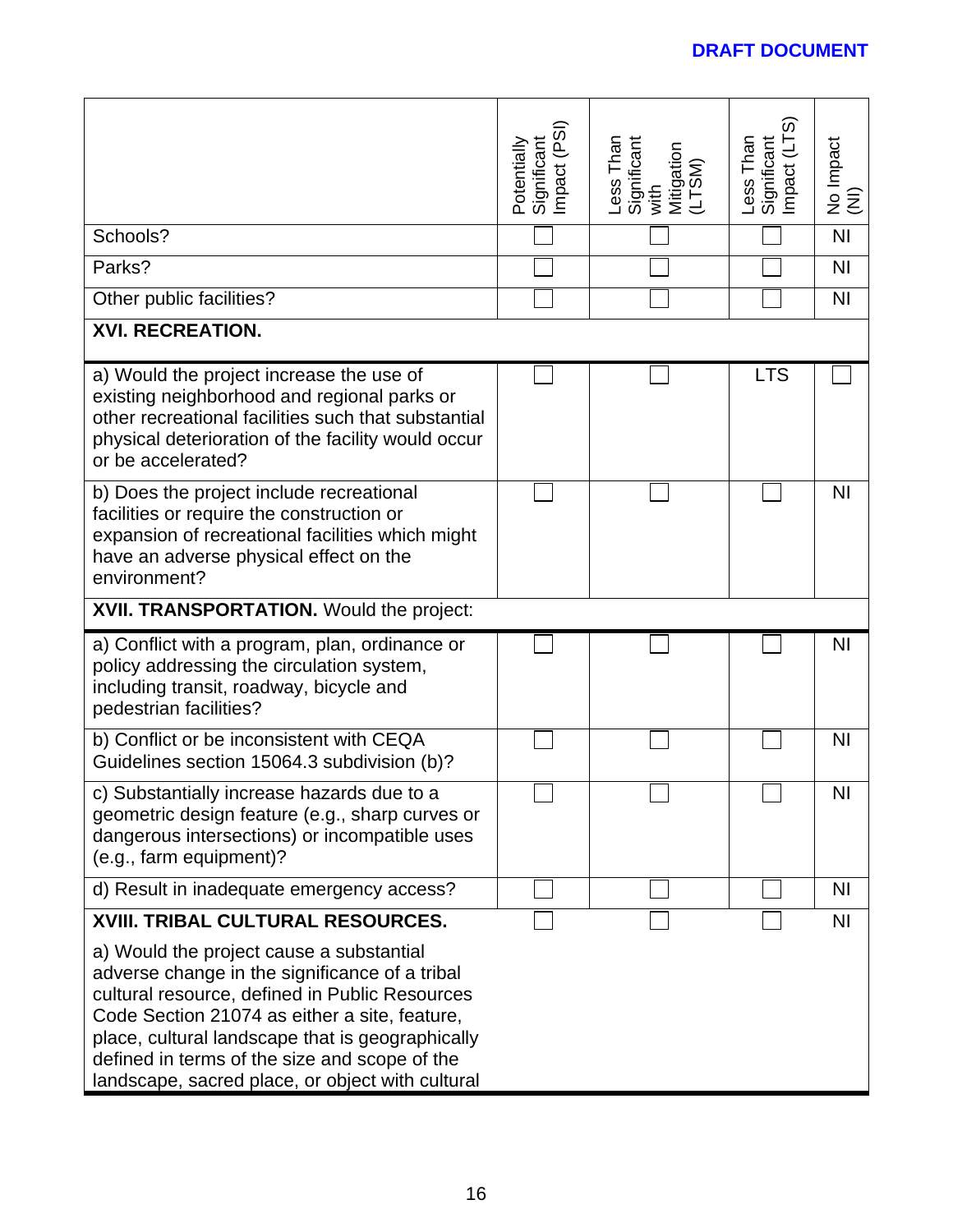|                                                                                                                                                                                                                                                                                                                                                                                                                                                      | Significant<br>Impact (PSI)<br>Potentially | Less Than<br>Significant<br>with<br>Mitigation<br>(LTSM) | Significant<br>Impact (LTS)<br>Less Than | No Impact<br>(NI) |
|------------------------------------------------------------------------------------------------------------------------------------------------------------------------------------------------------------------------------------------------------------------------------------------------------------------------------------------------------------------------------------------------------------------------------------------------------|--------------------------------------------|----------------------------------------------------------|------------------------------------------|-------------------|
| value to a California Native American tribe, and<br>that is:                                                                                                                                                                                                                                                                                                                                                                                         |                                            |                                                          |                                          |                   |
| i) Listed or eligible for listing in the California<br>Register of Historical Resources, or in a<br>local register of historical resources as<br>defined in Public Resources Code section<br>5020.1(k), or                                                                                                                                                                                                                                           |                                            |                                                          |                                          | <b>NI</b>         |
| ii) A resource determined by the lead<br>agency, in its discretion and supported by<br>substantial evidence, to be significant<br>pursuant to criteria set forth in subdivision<br>(c) of Public Resources Code section<br>5024.1. In applying the criteria set forth in<br>subdivision (c) of Public Resources Code<br>section 5024.1, the lead agency shall<br>consider the significance of the resource to<br>a California Native American tribe. |                                            |                                                          |                                          | <b>NI</b>         |
| XIX. UTILITIES AND SERVICE SYSTEMS.<br>Would the project:                                                                                                                                                                                                                                                                                                                                                                                            |                                            |                                                          |                                          |                   |
| a) Require or result in the relocation or<br>construction of new or expanded water,<br>wastewater treatment or storm water drainage,<br>electric power, natural gas, or<br>telecommunications facilities, the construction<br>or relocation of which could cause significant<br>environmental effects?                                                                                                                                               |                                            |                                                          |                                          | <b>NI</b>         |
| b) Have sufficient water supplies available to<br>serve the project and reasonably foreseeable<br>future development during normal, dry and<br>multiple dry years?                                                                                                                                                                                                                                                                                   |                                            |                                                          |                                          | <b>NI</b>         |
| c) Result in a determination by the waste water<br>treatment provider, which serves or may serve<br>the project that it has adequate capacity to<br>serve the project's projected demand in<br>addition to the provider's existing<br>commitments?                                                                                                                                                                                                   |                                            |                                                          |                                          | <b>NI</b>         |
| d) Generate solid waste in excess of state or<br>local standards, or in excess of the capacity of                                                                                                                                                                                                                                                                                                                                                    |                                            |                                                          |                                          | ΝI                |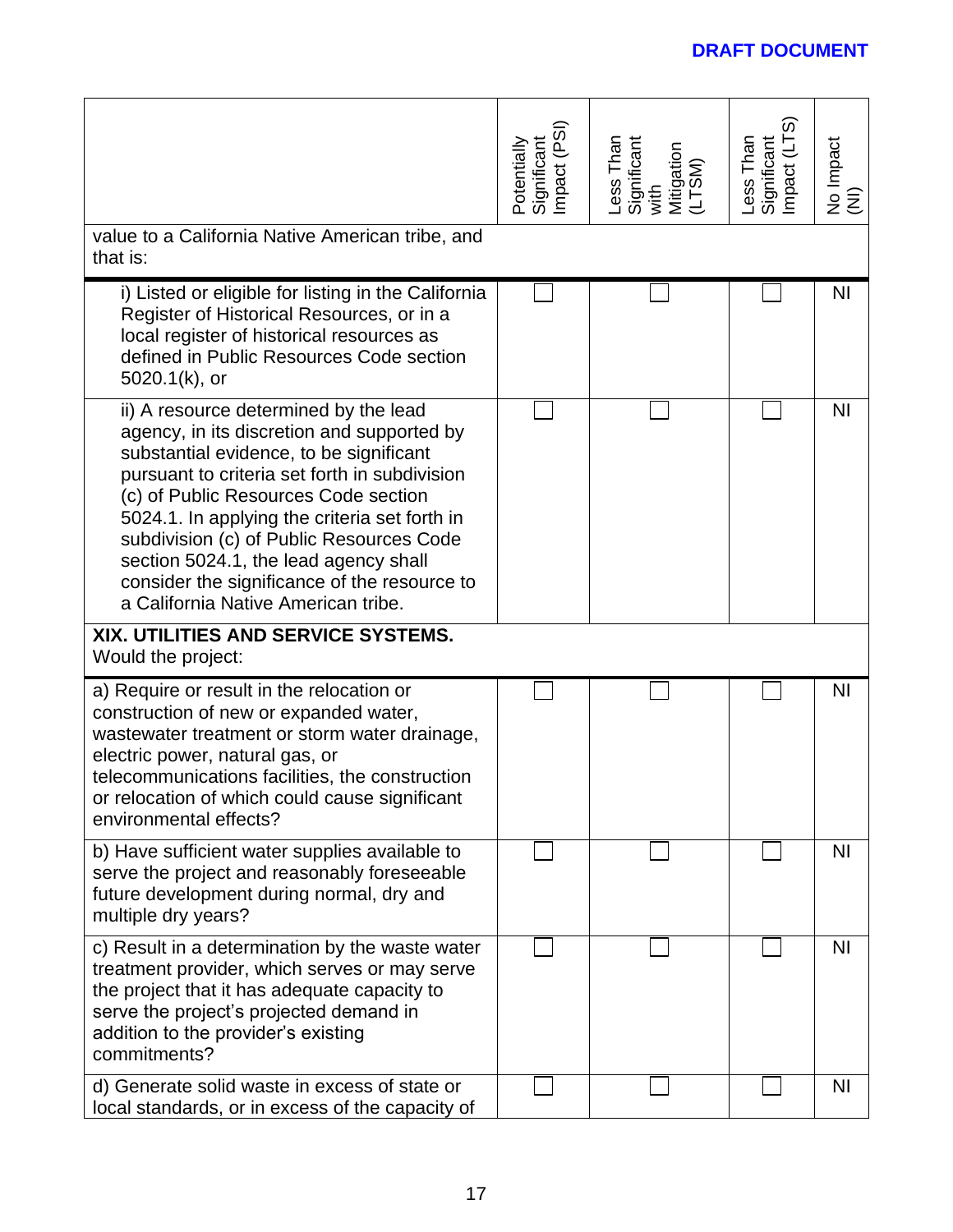|                                                                                                                                                                                                                                                                                                                                                                                                                                                       | Potentially<br>Significant<br>Impact (PSI) | Less Than<br>Significant<br>with<br>Mitigation<br>(LTSM) | Significant<br>Impact (LTS)<br>Less Than | No Impact<br>(NI) |
|-------------------------------------------------------------------------------------------------------------------------------------------------------------------------------------------------------------------------------------------------------------------------------------------------------------------------------------------------------------------------------------------------------------------------------------------------------|--------------------------------------------|----------------------------------------------------------|------------------------------------------|-------------------|
| local infrastructure, or otherwise impair the<br>attainment of solid waste reduction goals?                                                                                                                                                                                                                                                                                                                                                           |                                            |                                                          |                                          |                   |
| e) Comply with federal, state, and local<br>management and reduction statutes and<br>regulations related to solid waste?                                                                                                                                                                                                                                                                                                                              |                                            |                                                          |                                          | <b>NI</b>         |
| XX WILDFIRE. If located in or near state<br>responsibility areas or lands classified as very<br>high fire hazard severity zones, would the<br>project:                                                                                                                                                                                                                                                                                                |                                            |                                                          |                                          |                   |
| a) Substantially impair an adopted emergency<br>response plan or emergency evacuation plan?                                                                                                                                                                                                                                                                                                                                                           |                                            |                                                          |                                          | <b>NI</b>         |
| b) Due to slope, prevailing winds, and other<br>factors, exacerbate wildfire risks, and thereby<br>expose project occupants to pollutant<br>concentrations from a wildfire or the<br>uncontrolled spread of a wildfire?                                                                                                                                                                                                                               |                                            |                                                          |                                          | <b>NI</b>         |
| c) Require the installation or maintenance of<br>associated infrastructure (such as roads, fuel<br>breaks, emergency water sources, power lines<br>or other utilities) that may exacerbate fire risk or<br>that may result in temporary or ongoing impacts<br>to the environment.                                                                                                                                                                     |                                            |                                                          |                                          | ΝI                |
| d) Expose people or structures to significant<br>risks, including downslope or downstream<br>flooding or landslides, as a result of runoff,<br>post-fire slope instability, or drainage changes?                                                                                                                                                                                                                                                      |                                            |                                                          |                                          | <b>NI</b>         |
| <b>XXI. MANDATORY FINDINGS OF</b><br>SIGNIFICANCE.                                                                                                                                                                                                                                                                                                                                                                                                    |                                            |                                                          |                                          |                   |
| a) Does the project have the potential to<br>substantially degrade the quality of the<br>environment, substantially reduce the habitat of<br>a fish or wildlife species, cause a fish or wildlife<br>population to drop below self-sustaining levels,<br>threaten to eliminate a plant or animal<br>community, substantially reduce the number or<br>restrict the range of a rare or endangered plant<br>or animal or eliminate important examples of |                                            |                                                          |                                          | <b>NI</b>         |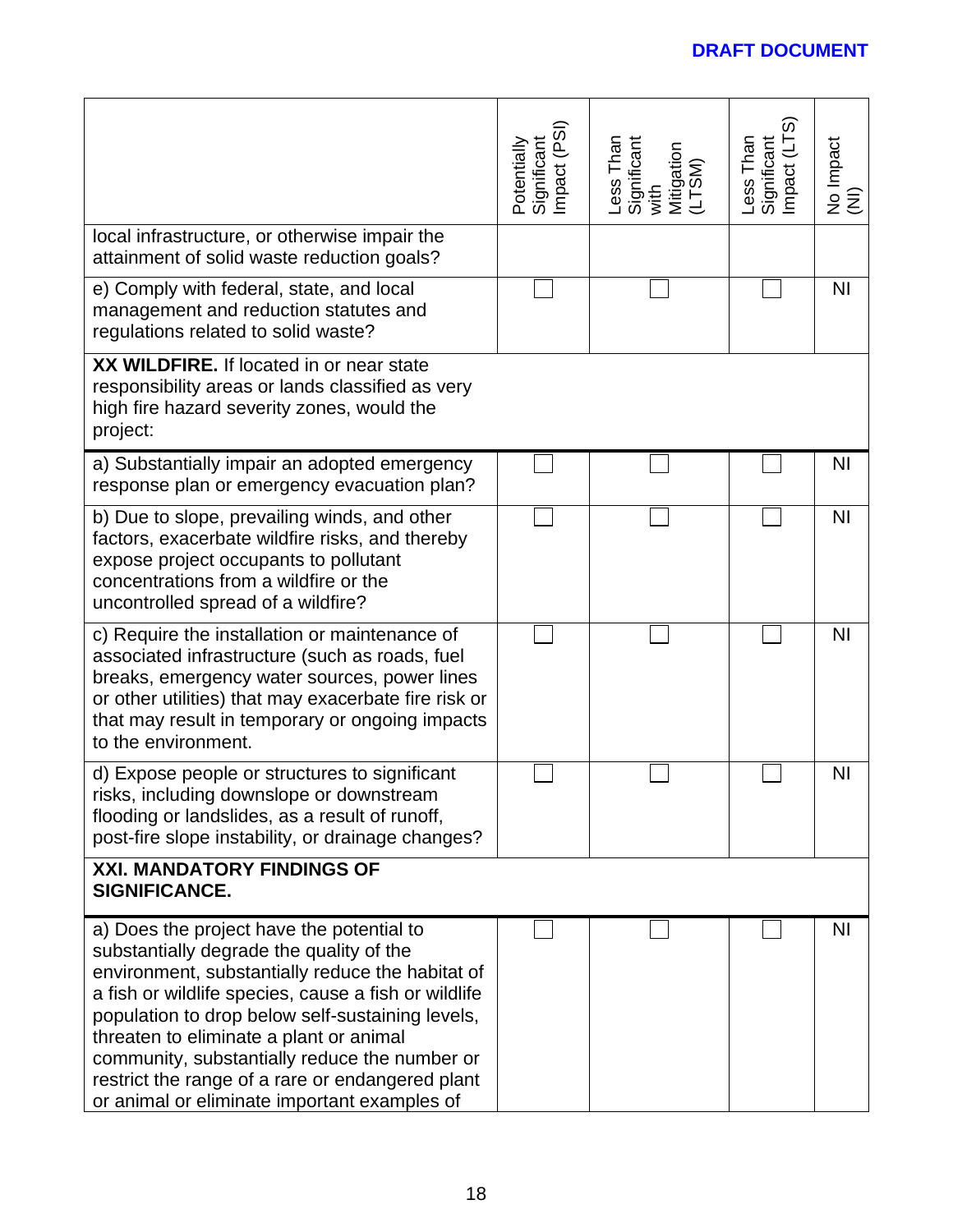|                                                                                                                                                                                                                                                                                                                                                                     | mpact (PSI<br>Significant<br>Potentially | ess Than<br>Significant<br>with<br>Mitigation<br>(LTSM) | Ó.<br>Than<br>Significant<br>mpact<br>-ess <sup>-</sup> | No Impact<br>(NI) |
|---------------------------------------------------------------------------------------------------------------------------------------------------------------------------------------------------------------------------------------------------------------------------------------------------------------------------------------------------------------------|------------------------------------------|---------------------------------------------------------|---------------------------------------------------------|-------------------|
| the major periods of California history or<br>prehistory?                                                                                                                                                                                                                                                                                                           |                                          |                                                         |                                                         |                   |
| b) Does the project have impacts that are<br>individually limited, but cumulatively<br>considerable? ("Cumulatively considerable"<br>means that the incremental effects of a project<br>are considerable when viewed in connection<br>with the effects of past projects, the effects of<br>other current projects, and the effects of<br>probable future projects)? |                                          |                                                         |                                                         | ΝI                |
| c) Does the project have environmental effects<br>which will cause substantial adverse effects on<br>human beings, either directly or indirectly?                                                                                                                                                                                                                   |                                          |                                                         |                                                         | <b>NI</b>         |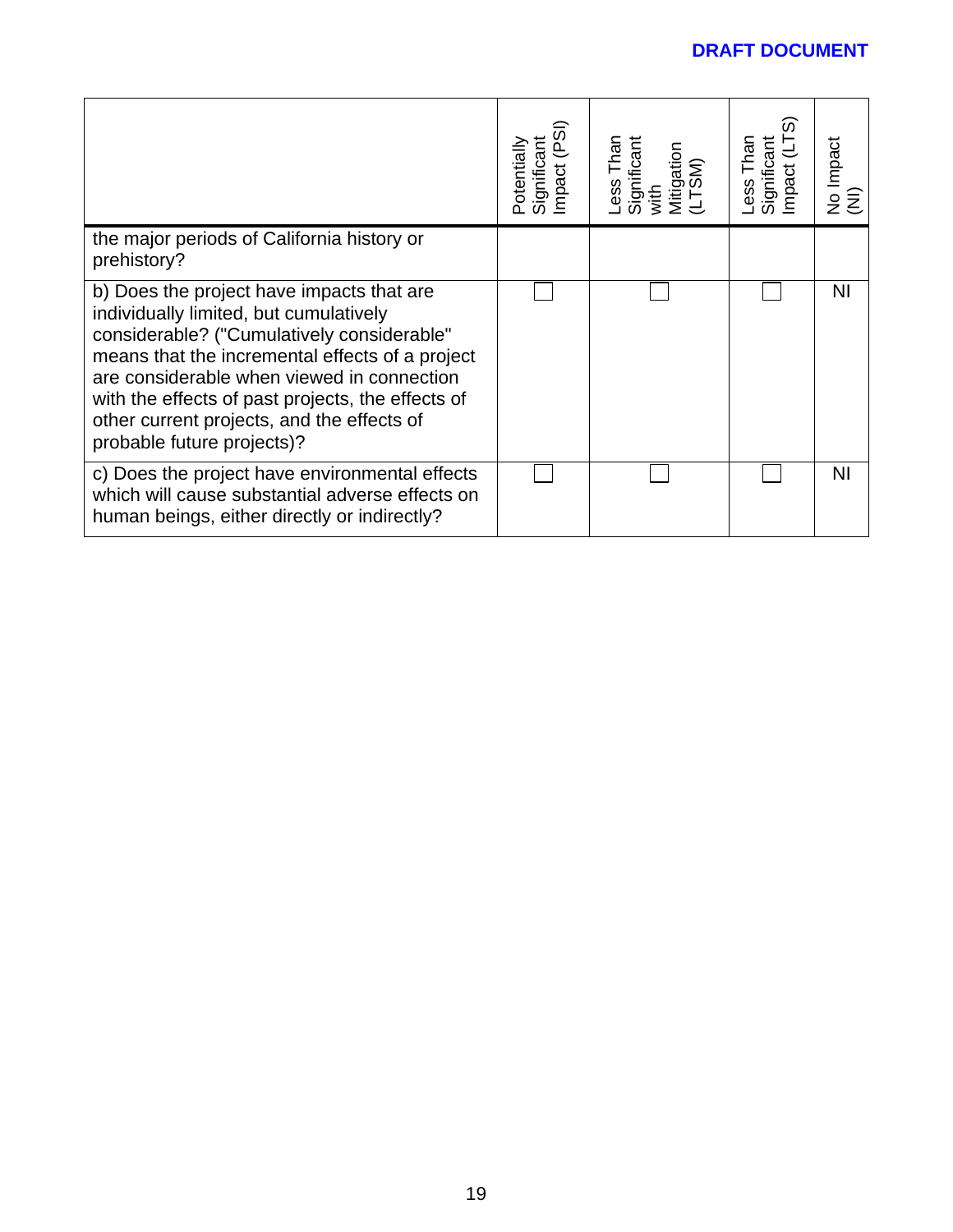#### **EXPLANATION OF RESPONSES TO INITIAL STUDY ENVIRONMENTAL CHECKLIST**

# **I. AESTHETICS**

- a) The project will not have an adverse effect on a scenic vista. Such an impact will not occur because the project will not involve any construction, land alternation, or modification of any buildings or structures.
- b) The project will not damage scenic resources such as trees, rock outcroppings, and historic buildings. Such an impact will not occur because the project will not involve any construction, land alteration, or modification of any buildings or structures.
- c) The project will not substantially degrade, in nonurbanized areas, the existing visual character or quality of public views of the site and its surroundings. Such an impact will not occur because the project will not involve any construction, land alternation, or modification of any buildings or structures.
- d) The project will not create a new source of substantial light or glare which would adversely affect day or nighttime views in the area.

# **II. AGRICULTURE AND FORESTRY RESOURCES**

- a) The project will not convert Prime Farmland, Unique Farmland, or Farmland of Statewide Importance (Farmland), as shown on the maps prepared pursuant to the Farmland Mapping and Monitoring Program (FMMP) of the California Resources Agency, to nonagricultural use. Such an impact will not occur because the project will not involve any construction, land alternation, or land use changes.
- b) The project will not conflict with existing zoning for agricultural use or a Williamson Act contract. Such an impact will not occur because the project will not involve any construction, land alternation, or land use changes.
- c) The project will not conflict with existing zoning for, or cause rezoning of, forest land, timberland, or timber zoned Timberland Production. Such an impact will not occur because the project will not involve any construction, land alternation, or land use changes.
- d) There will be no loss of forest land and the project will not result in the conversion of forest land to non-forest use. Such an impact will not occur because the project will not involve any construction, land alternation, or land use changes.
- e) The project will not involve other changes in the existing environment, which due to their location or nature, could result in conversion of Farmland to non-agricultural use. Such an impact will not occur because the project will not involve any construction, land alternation, or land use changes.

### **III. AIR QUALITY**

a) The project will not conflict with or obstruct implementation of the applicable air quality plan. Such an impact will not occur because the project will not involve any construction, land alternation, or land use changes.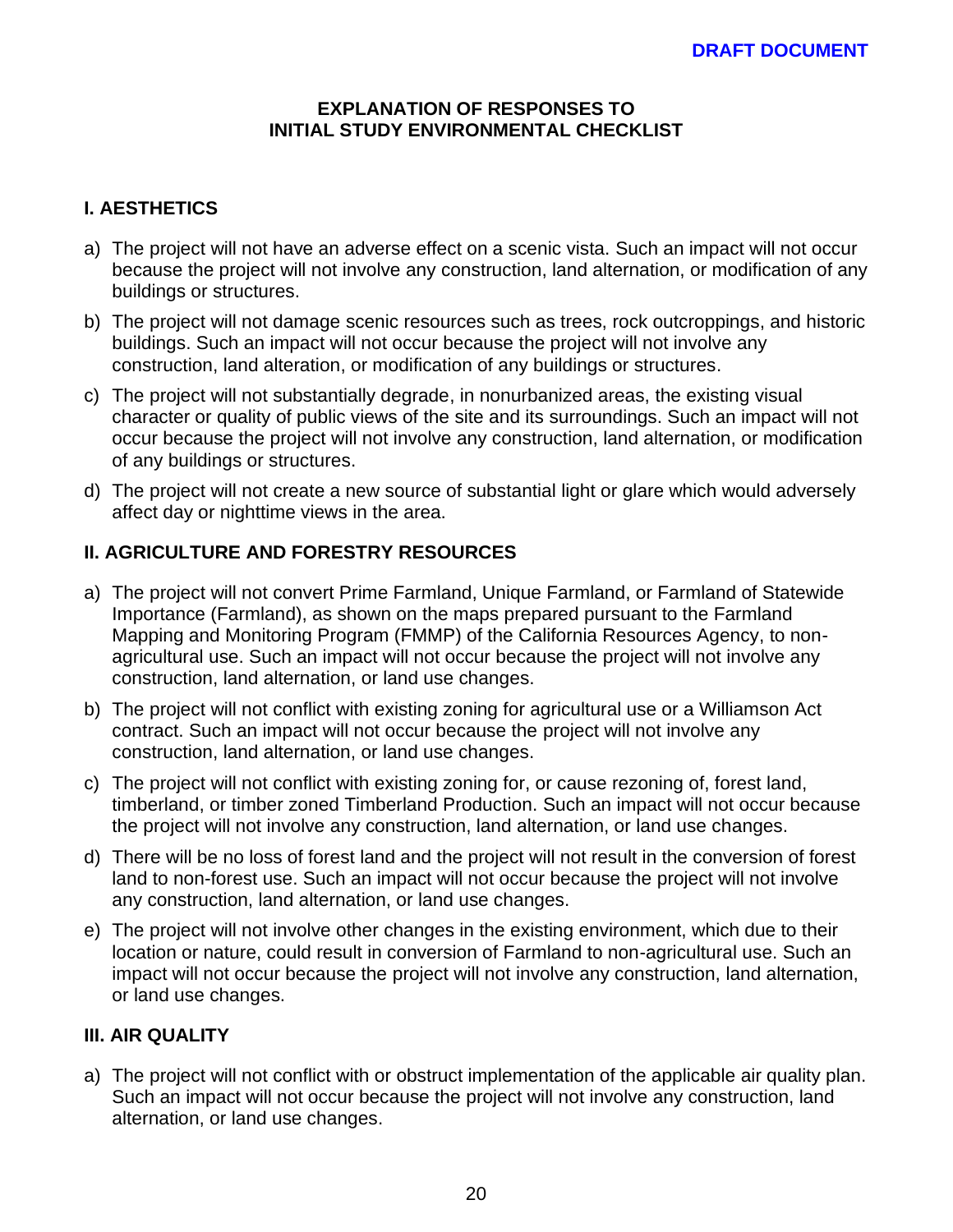- b) The project will not result in a cumulatively considerable net increase of any criteria pollutant for which the project region is non-attainment under an applicable federal or state ambient air quality standard. Such an impact will not occur because the project involves no ongoing sources of air pollution.
- c) The project will not expose sensitive receptors to substantial pollutant concentrations. Such an impact will not occur because the project will not increase pollutant concentrations.
- d) The project will not create objectionable odors affecting a substantial number of people.

# **IV. BIOLOGICAL RESOURCES**

a) The project may have a Less Than Significant Impact, either directly or through habitat modifications, on any species identified as a candidate, sensitive, or special status in local or regional plans, policies, or regulations, or by the California Department of Fish and Wildlife, National Marine Fisheries Service (NMFS) or U. S. Fish and Wildlife Service (USFWS).

The project adjusts the definitions of type-A and type-B permits and creates new type-C and type-D permits. These four permit types more clearly accommodate contests that are already being conducted under the current regulations. Changes to the permit definitions are not expected to lead to any additional contest pressure on fishery resources. The list of permittable target species is not being changed and is not expected to create any impact to additional biological resources. None of the proposed changes are expected to increase the scope, geographic range, or intensity of fishing contest impact throughout the State.

Anglers participating in a fishing contest must abide by all state sport fishing regulations. These regulations are in place to protect the resource and allow more anglers to enjoy more success. In many contests, the contest sponsor implements conditions that are more restrictive than the standard state regulations. Research has shown that since black bass tournaments require anglers to maintain captive fish alive and in good condition, fishing contests have not negatively impacted the fish populations within a given water body.

- b) The project will not have an adverse effect on any riparian habitat or other sensitive natural communities identified in local or regional plans, policies and regulations, or by the California Department of Fish and Wildlife or the USFWS. Such an impact will not occur because the project will not involve any construction, land alternation, or land use changes.
- c) The project will not have a substantial adverse effect on state or federally protected wetlands (including, but not limited to, marsh, vernal pool, coastal, etc.) through direct removal, filling, hydrological interruption, or other means. Such an impact will not occur because the project will not involve any construction, land alteration, or land use changes.
- d) The project will not substantially interfere with the movement of any native resident or migratory fish or wildlife species or with established native resident or migratory wildlife corridors, or impede the use of native wildlife nursery sites. Such an impact will not occur because the project will not involve any construction, land alteration, or land use changes.
- e) The project will not conflict with any local policies or ordinances protecting biological resources, such as a tree preservation policy or ordinance. Such an impact will not occur because the project will not result in any construction, land alteration, or land use changes.
- f) The project will not conflict with the provisions of an adopted Habitat Conservation Plan, Natural Community Conservation Plan, or other approved local, regional, or state habitat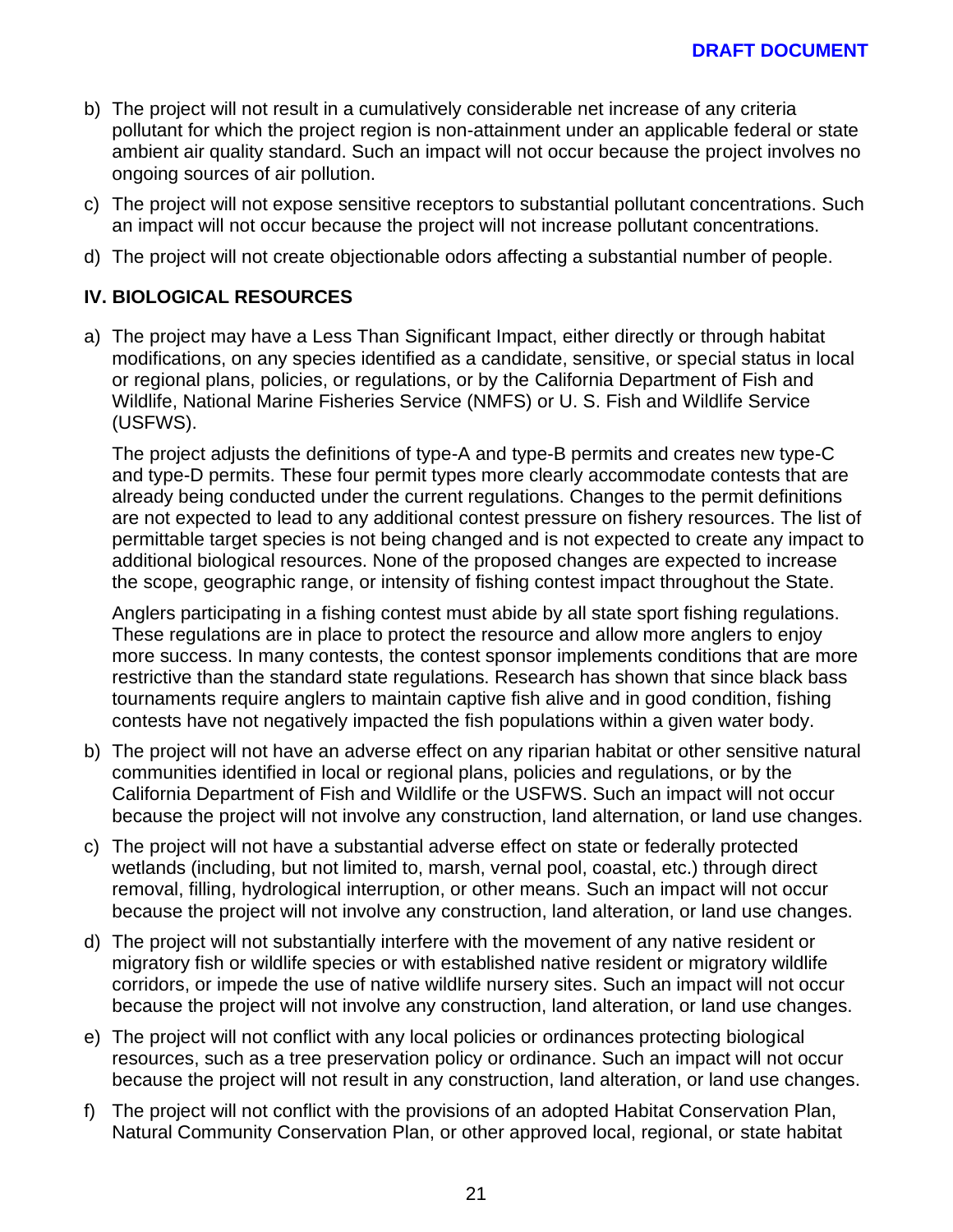conservation plan. Such an impact will not occur because the project will not involve any construction, land alteration, or land use changes.

### **V. CULTURAL RESOURCES**

- a) The project will not cause a substantial adverse change in the significance of a historical resource pursuant to Section 15064.5. There is no ground disturbing work or work permanently modifying any existing structure or resource and thus no potential to affect historical resources.
- b) The project will not cause a substantial adverse change in the significance of an archaeological resource pursuant to Section 15064.5. There is no ground disturbing work and thus no potential to affect archaeological resources.
- c) The project will not disturb any human remains, including those interred outside of formal cemeteries. There is no ground disturbing work and thus no potential to affect human remains.

#### **VI. ENERGY**

- a) The project would not result in a potentially significant environmental impact due to wasteful inefficient, or unnecessary consumption of energy resources, during project construction or operations. Such an impact will not occur because the project will not use energy resources.
- b) The project will not affect nor obstruct any state or local plan for renewable energy or energy efficiency.

#### **VII. GEOLOGY AND SOILS**

- a i) The project will not directly or indirectly cause potential substantial adverse effects, including the risk of loss, injury, or death involving rupture of a known earthquake fault, as delineated on the most recent Alquist-Priolo Earthquake Fault Zoning Map issued by the State Geologist for the area, or based on other substantial evidence of a known fault. Such an impact will not occur because the project will not create any structures for human habitation.
- a ii) The project will not directly or indirectly cause potential substantial adverse effects, including the risk of loss, injury, or death involving strong seismic ground shaking. Such an impact will not occur because the project will not create any structures for human habitation.
- a iii) The project will not directly or indirectly cause potential substantial adverse effects, including the risk of loss, injury, or death involving seismic-related ground failure, including liquefaction. Such an impact will not occur because the project will not create any structures for human habitation.
- a iv) The project will not directly or indirectly cause potential substantial adverse effects, including the risk of loss, injury, or death involving landslides. Such an impact will not occur because the project will not create any structures for human habitation.
	- b) The project will not result in substantial soil erosion or the loss of topsoil. Such an impact will not occur because the project will not involve ground disturbing work.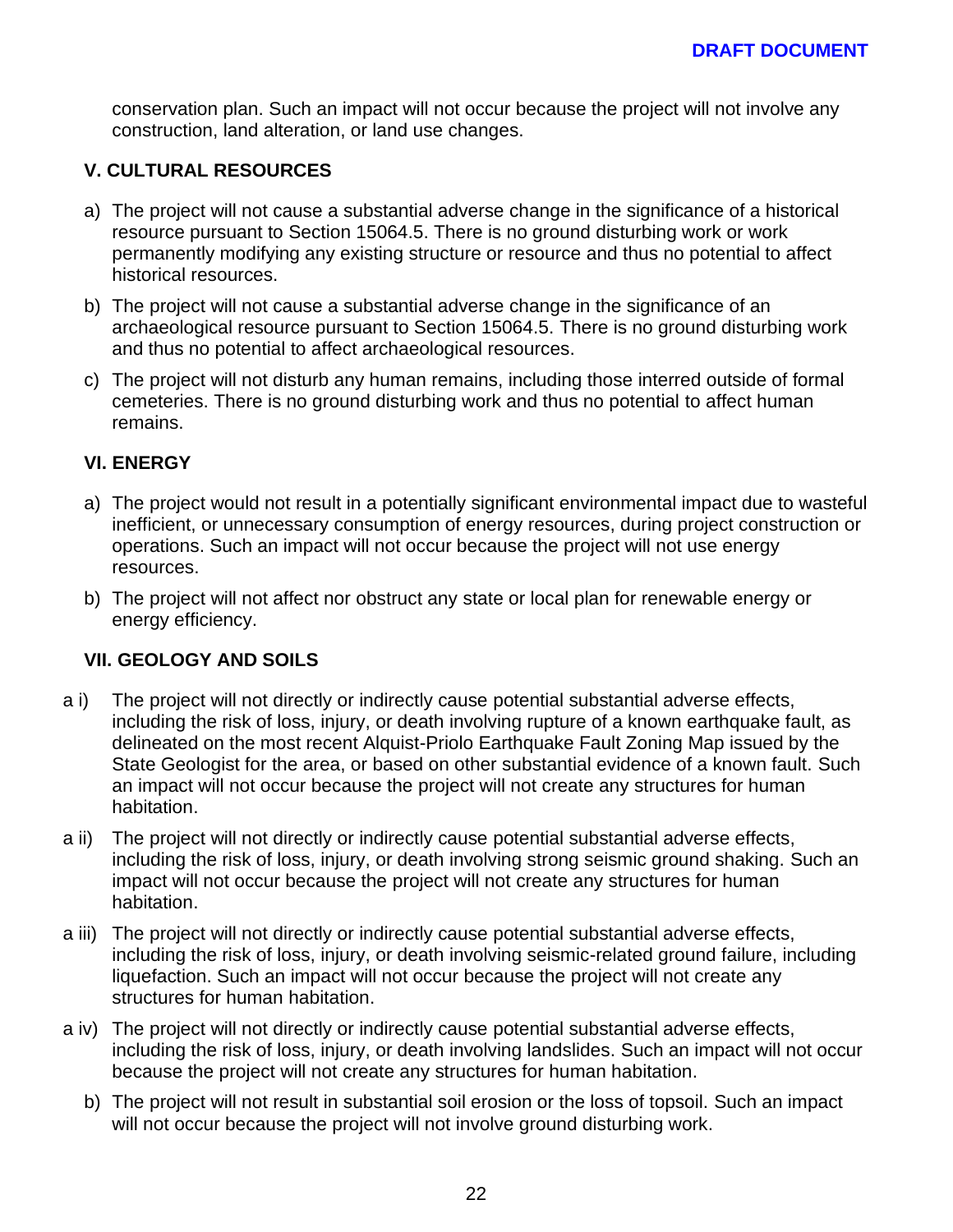- c) The project will not be located on a geologic unit or soil that is unstable, or that would become unstable and potentially result in on- or off- site landslides, lateral spreading, subsidence, liquefaction, or collapse. Such an impact will not occur because the project will not involve ground disturbing work.
- d) The project will not be located on expansive soil, as defined in Table 18-1-B of the Uniform Building Code (1994), creating substantial direct or indirect risks to life or property. Such an impact will not occur because the project will not involve ground disturbing work.
- e) The project will not create any sources of waste water requiring a septic system.
- f) The project will not indirectly destroy a unique paleontological resource or site or unique geologic feature.

### **VIII. GREENHOUSE GAS EMISSIONS**

- a) The project will not generate greenhouse gas emissions, either directly or indirectly, that may have a significant impact on the environment. The project will not involve construction, land alternation, or land use changes.
- b) The project will not conflict with an applicable plan, policy or regulation adopted for the purpose of reducing the emissions of GHG. The project would result in the production of very low GHG emissions.

### **IX. HAZARDS AND HAZARDOUS MATERIALS**

- a) The project will not create a significant hazard to the public or the environment through the routine transport, use, or disposal of hazardous materials. The project will not involve the transport, use, or disposal of hazardous materials.
- b) The project will not create a significant hazard to the public or the environment through reasonably foreseeable upset and accident conditions involving the release of hazardous materials into the environment. The project will not involve the transport, use, or disposal of hazardous materials.
- c) The project will not emit hazardous emissions or handle hazardous or acutely hazardous materials, substances, or waste within one-quarter mile of an existing or proposed school. The project will not involve the transport, use, or emission of any hazardous materials.
- d) The project will not be located on any site that is included on a list of hazardous materials sites compiled pursuant to Government Code Section 65962.5.
- e) The project will not be located within an airport land use plan area.
- f) The project will not impair implementation of, or physically interfere with, an adopted emergency response plan or emergency evacuation plan. The project will not involve any construction, land alteration, or land use changes.
- g) The project will not expose people or structures to a significant risk of loss, injury, or death involving wildland fires. The project will not involve any construction, land alteration, or land use changes.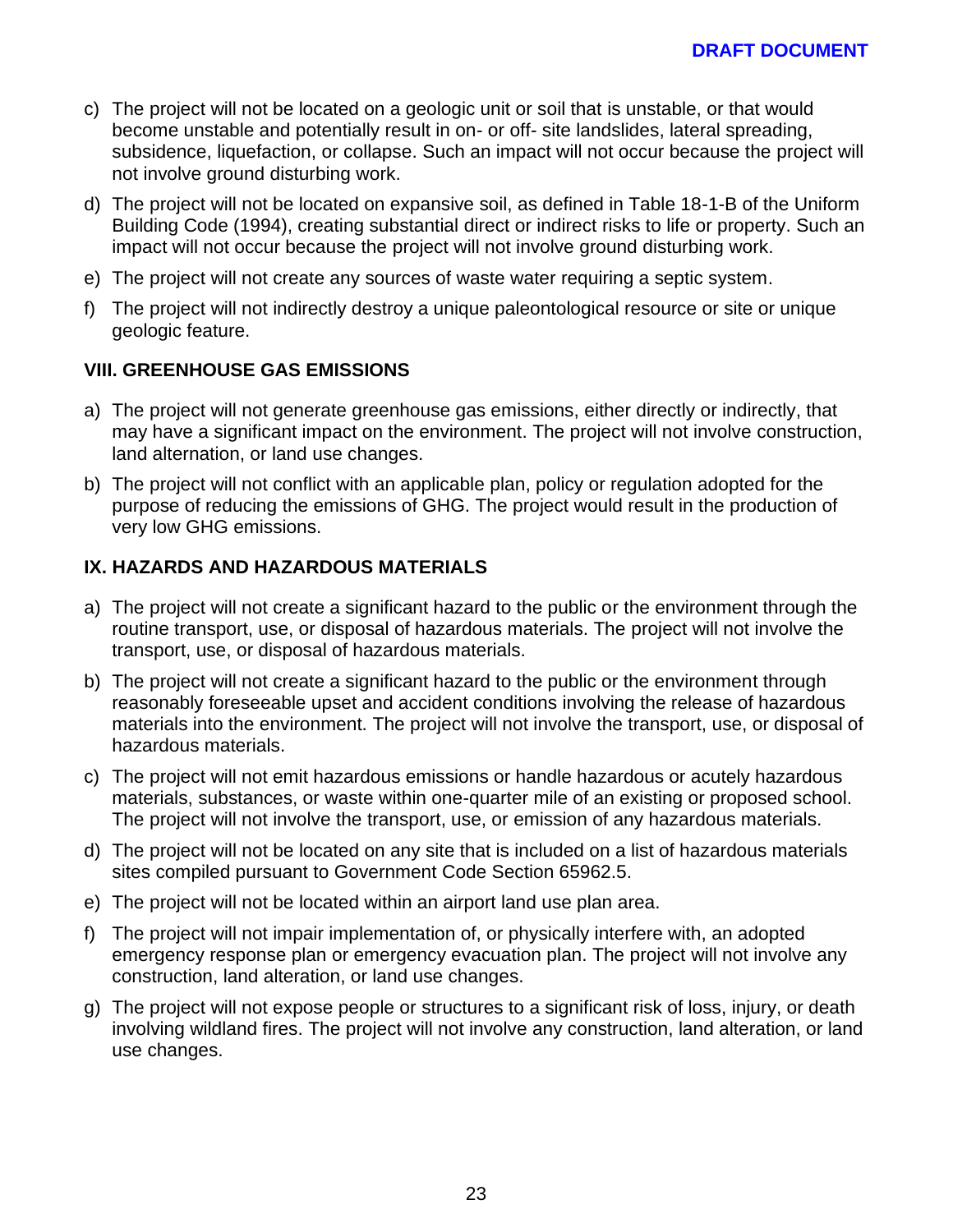# **X. HYDROLOGY AND WATER QUALITY**

- a) The project will not violate any water quality standards or waste discharge requirements or otherwise substantially degrade surface or groundwater quality. The project will not involve any construction, land alteration, water use, or water discharge.
- b) The project will not substantially decrease groundwater supplies or interfere substantially with groundwater recharge such that the project may impede sustainable groundwater management of the basin. The project will not involve any construction, land alteration, or groundwater use.
- c i) The project will not substantially alter the existing drainage pattern of the site or area including through the alteration of the course of a stream or river or through the addition of impervious surfaces in a manner which would result in substantial erosion or siltation on- or off-site because the project will not involve any construction or land alteration.
- c ii) The project will not substantially alter the existing drainage pattern of the site or area including through the alteration of the course of a stream or river or through the addition of impervious surfaces in a manner which would result in flooding on- or off-site because the project will not involve any construction or land alteration.
- c iii) The project will not create or contribute runoff water that would exceed the capacity of existing or planned storm-water drainage systems, or provide substantial additional sources of polluted runoff because the project will not involve any construction or land alteration.
- c iv) The project will not impede or redirect flood flows because the project will not involve any construction or land alteration.
	- d) In flood hazard, tsunami, or seiche zones, the project would not risk release of pollutants due to project inundation because the project would not involve any construction or land alteration.
	- e) The project would not conflict with or obstruct implementation of a water quality control plan or sustainable groundwater management plan. The project will not involve any construction, land alteration, or groundwater use.

#### **XI. LAND USE AND PLANNING**

- a) The project will not physically divide an established community. The project will not involve any construction, land alteration, or land use changes.
- b) The project will not cause a significant environmental impact due to a conflict with any land use plan, policy, or regulation adopted for the purpose of avoiding or mitigating an environmental effect. The project will not involve any construction, land alteration, or land use changes.

#### **XII. MINERAL RESOURCES**

a) The project will not result in the loss of availability of a known mineral resource that would be of value to the region and the residents of the state. Such an impact will not occur because the project will not involve any construction, land alteration, or land use changes.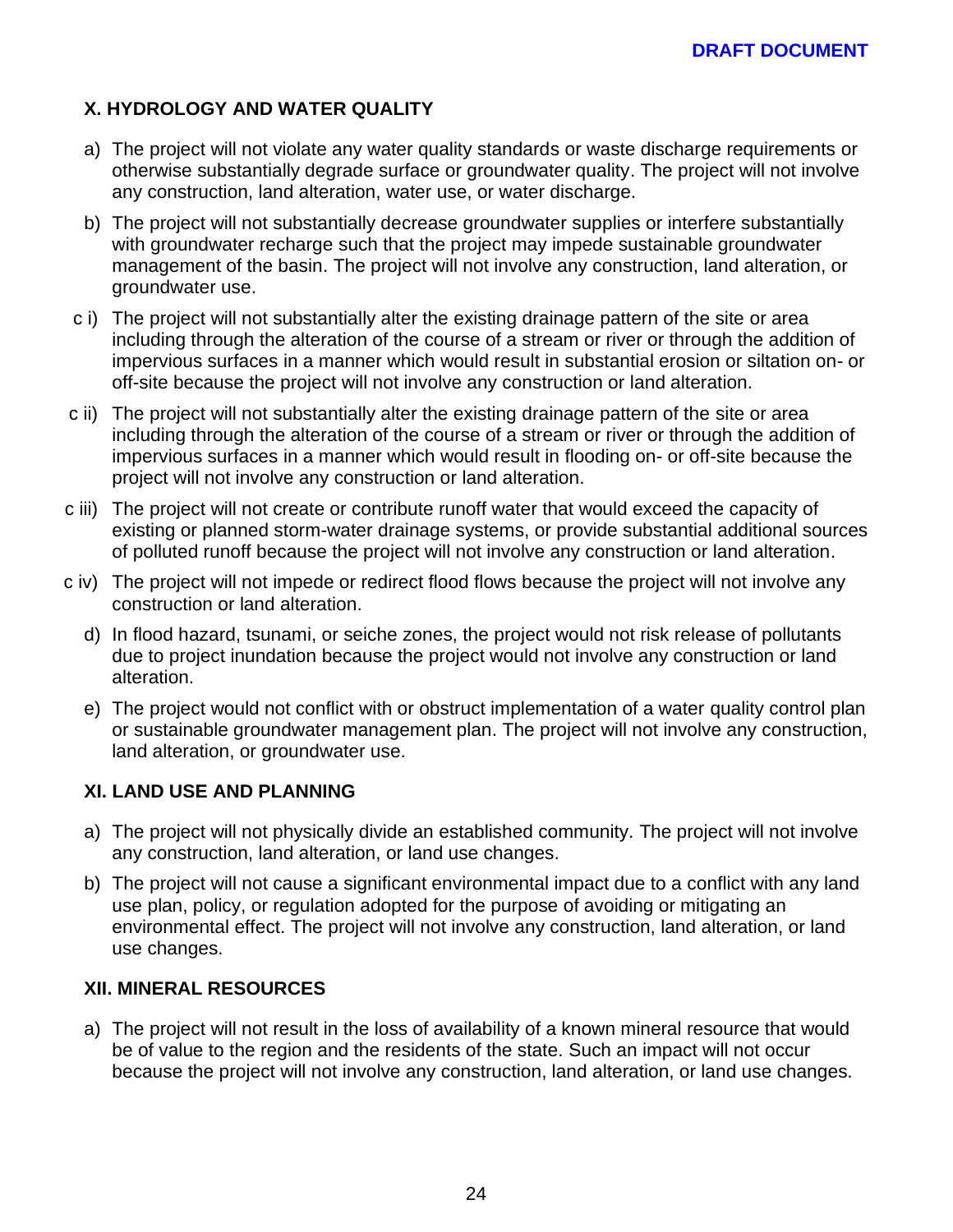b) The project will not result in the loss of availability of a locally important mineral resource recovery site delineated on a local general plan, specific plan, or other land use plan. Such an impact will not occur because the project will not involve any construction, land alteration, or land use changes.

### **XIII. NOISE**

- a) The project will not result in generation of a substantial temporary or permanent increase in ambient noise levels in the vicinity of the project in excess of standards established in the local general plan or noise ordinance, or applicable standards of other agencies. The project will not involve construction or physical alteration of land, and its implementation will not generate noise levels in excess of agency standards.
- b) The project will not result in generation of excessive ground-borne vibration or groundborne noise levels. The project will not involve construction or physical alteration of land.
- c) The project will not be located within the vicinity of a private airstrip or an airport use plan or, where such a plan has not been adopted, within two miles of a public airport or public use airport.

### **XIV. POPULATION AND HOUSING**

- a) The project will not induce substantial unplanned population growth in an area, either directly or indirectly. Such an impact will not occur because the project will not construct any new homes, businesses, roads, or other human infrastructure.
- b) The project will not displace any existing people or housing and will not necessitate the construction of replacement housing elsewhere.

#### **XV. PUBLIC SERVICES**

a) The project will not have any significant environmental impacts associated with new or physically altered governmental facilities. The project will not involve any construction, land alteration, or land use changes.

#### **XVI. RECREATION**

a) The project will have a less than significant impact on recreation, and will not increase the use of existing neighborhood and regional parks or other recreational facilities such that substantial physical deterioration of the facility would occur or be accelerated.

#### *General practice of fishing contest:*

During a fishing contest, anglers target specific fish which are retained for a scheduled weigh-in. During contests targeting black bass, captured fish are maintained alive and in good condition in the vessels live well. Immediately after weigh-in all fish are released to the same water where captured. For non-black bass contests, all fish are retained by anglers after weigh-in. The primary recreational facilities used by contest anglers is the boat ramp and parking lot adjacent to each contest water. The number of participants in a contest varies, but typically range between 10 – 100 anglers.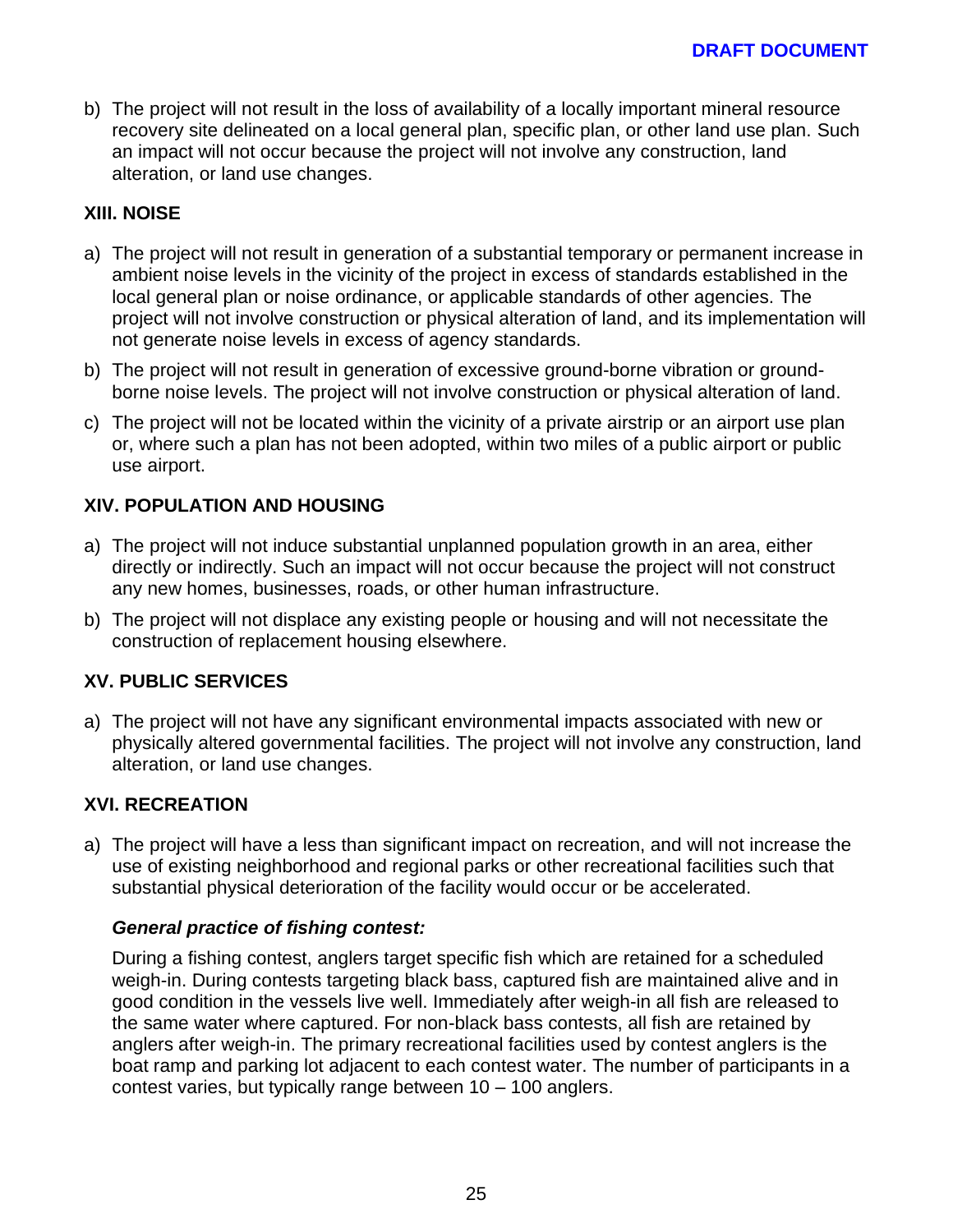### *Use of recreational facilities and number of people:*

The project will change the number of fishing contest permit types from two to four. The number of participants required for each permit type will vary, but no increase in the number of anglers participating in fishing contests is expected. The project will not cause impacts to recreation because the project will limit the number of permits that may be issued water per day. Some waters will have limits to the number of permits issued per month. By reducing the number of permits this may reduce the number of anglers present fishing a water each day. As a result, the project is not expected to result in a significant increase in the number of anglers/visitors to these waters nor increase use of existing facilities. Existing facilities such as boat ramps and parking lots utilized by anglers are designed for such use and no deterioration would occur or be accelerated. Additionally, the project will not require any new facilities or repurposing of existing facilities. Therefore, the project would not have a significant impact on recreation.

b) The project does not require construction or expansion of recreational facilities.

### **XVII. TRANSPORTATION**

- a) The project will not conflict with a program, plan, ordinance or policy addressing the circulation system, including transit, roadway, bicycle and pedestrian facilities. The project involves no land use or transportation system modifications.
- b) The project will not conflict or be inconsistent with CEQA Guidelines section 15064.3 subdivision (b), which pertains to vehicle miles traveled. The amount and distance of vehicle miles traveled by recreational anglers should not change substantially under the proposed regulations.
- c) The project will not increase hazards due to a geometric design feature or incompatible uses with equipment. There will be no land use or transportation system modifications.
- d) The project will not result in inadequate emergency access. The project involves no land use or transportation system modifications.

#### **XVIII. TRIBAL CULTURAL RESOURCES**

- a) The project would not cause a substantial adverse change in the significance of a tribal cultural resource, defined in Public Resources Code Section 21074 as either a site, feature, place, cultural landscape that is geographically defined in terms of the size and scope of the landscape, sacred place, or object with cultural value to a California Native American tribe. Further,
	- ai. The project will not cause a substantial adverse change in the significance of a tribal cultural resource that is listed or eligible for listing in the California Register of Historical Resources, or in a local register of historical resources as defined in Public Resources Code section 5020.1(k). There is no ground disturbing work and thus no potential to affect tribal cultural resources.
	- aii. The project will not cause a substantial adverse change in the significance of a tribal cultural resource that is determined by the lead agency, in its discretion and supported by substantial evidence, to be significant pursuant to criteria set forth in subdivision (c) of Public Resources Code section 5024.1. There is no ground disturbing work and thus no potential to affect tribal cultural resources.